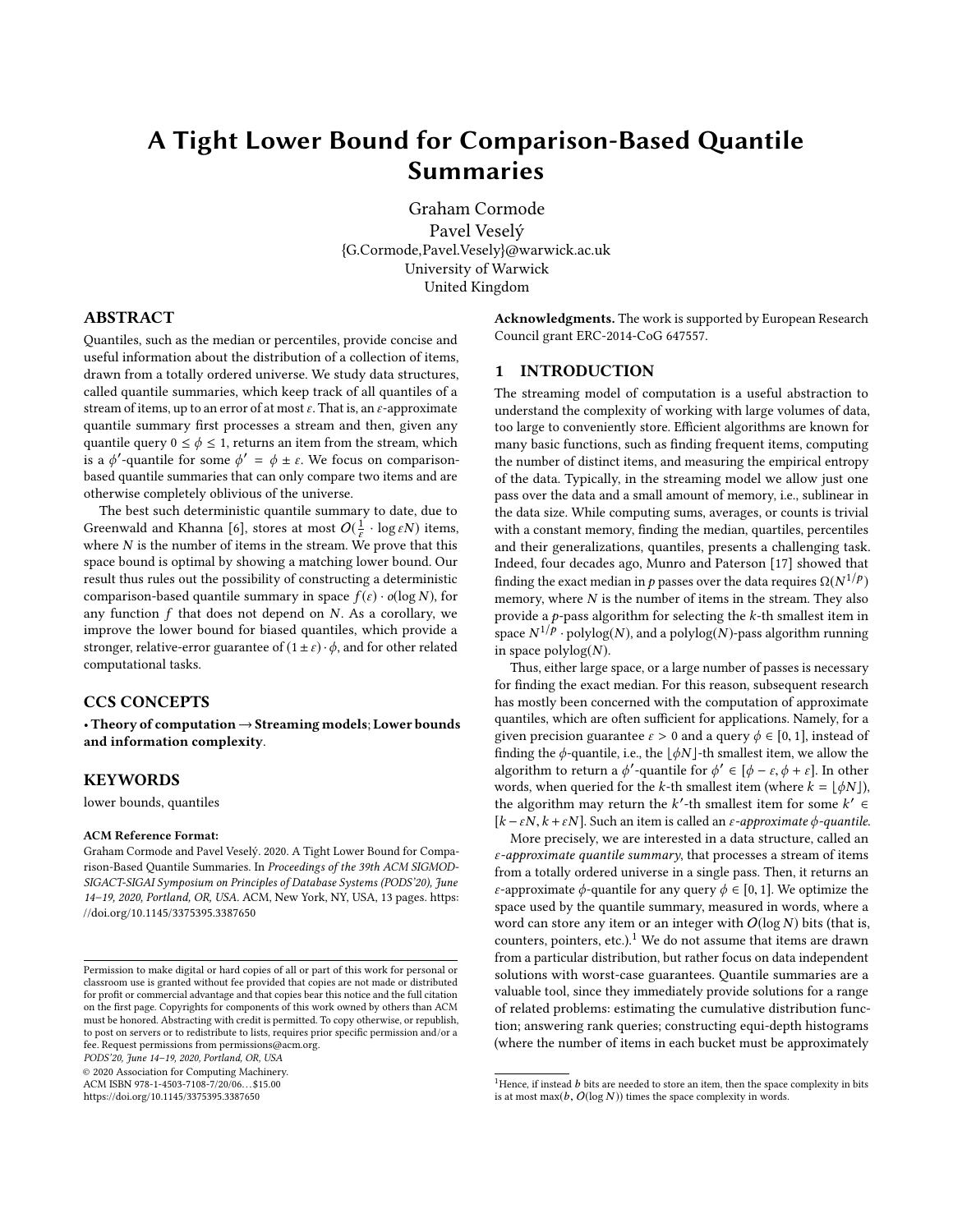equal); performing Kolmogorov-Smirnov statistical tests [\[12\]](#page-12-3); and balancing parallel computations [\[19\]](#page-12-4).

Note that offline, with random access to the whole data set, we can design an  $\varepsilon$ -approximate quantile summary with storage cost just  $\left[\frac{1}{2\varepsilon}\right]$ . We simply select the  $\varepsilon$ -quantile, the 3 $\varepsilon$ -quantile, the 5 $\varepsilon$ quantile, and so on, and arrange them in a sorted array. Queries can be answered by returning the  $\phi$ -quantile of this summary data set. Moreover, this is optimal, since there cannot be an interval  $I \subset [0, 1]$  of size more than  $2\varepsilon$  such that there is no  $\phi$ -quantile for any  $\phi \in I$  in the quantile summary.

Building on the work of Munro and Paterson [\[17\]](#page-12-2), Manku, Rajagopalan, and Lindsay [\[14\]](#page-12-5) designed a (streaming) quantile summary which uses space  $O(\frac{1}{\varepsilon} \cdot \log^2 \varepsilon N)$ , although it relies on the advance knowledge of the stream length N. Then, shaving off one log factor, Greenwald and Khanna [\[6\]](#page-12-0) gave an  $\varepsilon$ -approximate quantile summary, which needs just  $O(\frac{1}{\varepsilon} \cdot \log \varepsilon N)$  words and does not require any advance information about the stream. Both of these deterministic algorithms work for any universe with a total ordering as they just need to do comparisons of the items. We call such an algorithm comparison-based.

The question of whether one can design a 1-pass deterministic algorithm that runs in a constant space for a constant  $\varepsilon$  has been open for a long time, as highlighted by the first author in 2006 [\[1\]](#page-12-6). Following the above discussion, there is a trivial lower bound of  $\Omega(\frac{1}{\varepsilon}))$  $\frac{1}{\varepsilon}$ ) that holds even offline. This was the best known lower bound until 2010 when Hung and Ting [\[10\]](#page-12-7) proved that a deterministic comparison-based algorithm needs space  $\Omega(\frac{1}{\varepsilon}))$ <br>We significantly improve upon that result  $\frac{1}{\varepsilon} \cdot \log \frac{1}{\varepsilon}$ ).

We significantly improve upon that result by showing that any deterministic comparison-based data structure providing ε-approximate quantiles needs to use  $\Omega(\frac{1}{\varepsilon}))$  $\frac{1}{\varepsilon}$  · log  $\varepsilon N$ ) memory on the worst-case input stream. Our lower bound thus matches the Greenwald and Khanna's result, up to a constant factor, and in particular, it rules out an algorithm running in space  $f(\varepsilon) \cdot o(\log N)$ , for any function f that does not depend on N. It also follows that a comparison-based data structure with  $o(\frac{1}{\epsilon})$  $\frac{1}{\varepsilon} \cdot \log \varepsilon N$ ) memory must fail to provide a  $\phi$ quantile for some  $\phi \in [0, 1]$ . Using a standard reduction (appending more items to the end of the stream), this implies that there is no deterministic comparison-based streaming algorithm that returns an  $\varepsilon$ -approximate median and uses  $o(\frac{1}{\varepsilon})$  $\frac{1}{\varepsilon} \cdot \log \varepsilon N$ ) memory. Applying a different reduction, this yields a lower bound of  $\Omega(\frac{1}{\epsilon})$ <br>any randomized comparison-based algorithm. We ref  $\frac{1}{\varepsilon} \cdot \log \log \frac{1}{\delta}$ ) for any randomized comparison-based algorithm. We refer to Section [6](#page-10-0) for a discussion of this and other corollaries of our result.

#### 1.1 Overview and Comparison to Prior Bounds

Let  $D$  be a deterministic comparison-based quantile summary. From a high-level point of view, we prove the space lower bound for  $D$  by constructing two streams  $\pi$  and  $\rho$  satisfying two opposing constraints: On one hand, the behavior of  $D$  on these streams is the same, implying that the memory states after processing  $\pi$  and  $\rho$  are the same, up to an order-preserving renaming of the stored items. For this reason,  $\pi$  and  $\rho$  are called *indistinguishable*. On the other hand, the adversary introduces as much uncertainty as possible. Namely, it makes the difference between the rank of a stored item with respect to (w.r.t.)  $\pi$  and the rank of the next stored item w.r.t.  $\rho$  as large as possible, where the rank of an item w.r.t. stream  $\sigma$  is its position in the ordering of  $\sigma$ . If this difference, which we call

the "gap", is too large, then  $D$  fails to provide an  $\varepsilon$ -approximate  $\phi$ -quantile for some  $\phi \in [0, 1]$ . The crucial part of our lower bound proof is to construct the two streams in a way that yields a good trade-off between the number of items stored by the algorithm and the largest gap introduced.

While the previous lower bound of  $\Omega(\frac{1}{\varepsilon}))$  $\frac{1}{\varepsilon}$  · log  $\frac{1}{\varepsilon}$  ) [\[10\]](#page-12-7) is in the same computational model, and also works by creating indistinguishable streams with as much uncertainty as possible, our approach is substantially different. Mainly, the construction by Hung and Ting [\[10\]](#page-12-7) is inherently sequential as it works in  $m \approx \frac{1}{s}$  $\frac{1}{\varepsilon}$  log  $\frac{1}{\varepsilon}$  iterations and appends  $O(m)$  items in each iteration to the streams constructed (and moreover, up to  $O(m)$  new streams are created from each former stream in each iteration). Thus, their construction produces (a large number of) indistinguishable streams of length  $\Theta\left(\left(\frac{1}{\varepsilon}\right)\right)$  $\frac{1}{\varepsilon} \log \frac{1}{\varepsilon}$ )<sup>2</sup>). Furthermore, having the number of iterations equal to the number of items appended during each iteration (up to a constant factor) is crucial for the analysis in [\[10\]](#page-12-7).

In contrast, our construction is naturally specified in a recursive way, and it produces just two indistinguishable streams of length N for any  $N = \Omega(\frac{1}{\varepsilon})$  $\frac{1}{\varepsilon}$ ). For  $N \approx \left(\frac{1}{\varepsilon}\right)$  $\frac{1}{\varepsilon}$ )<sup>2</sup>, our lower bound of  $\Omega(\frac{1}{\varepsilon})$  $\frac{1}{\varepsilon} \cdot \log \varepsilon N$ implies the previous one of  $\Omega(\frac{1}{\varepsilon}))$  $\frac{1}{\varepsilon} \cdot \log \frac{1}{\varepsilon}$ ), and hence for higher N, our lower bound is strictly stronger than the previous one.

The value in using a recursive construction is as follows: The construction produces two indistinguishable streams of length  $\frac{1}{\varepsilon}$ .  $2^k$  for an integer  $k \geq 1$ , and we need to prove that the quantile summary D must store at least  $c \cdot \frac{1}{s}$  $\frac{1}{\varepsilon} \cdot k$  items while processing one of these streams, for a constant  $c > 0$  . The first half of the streams is constructed recursively, so  $\mathcal D$  needs to store at least  $c \cdot \frac{1}{\varepsilon}$  $\frac{1}{\varepsilon} \cdot (k-1)$ items while processing the first half of either of these two streams (using an induction on k). If it already stores at least  $c \cdot \frac{1}{\varepsilon}$  $\frac{1}{\varepsilon} \cdot k$  items on the first half, then we are done. Otherwise, our inductive argument yields that there must a substantial uncertainty introduced while processing the first half, which we use in the recursive construction of the second half of the streams. Then our aim will be to show that, while processing the second half,  $\mathcal D$  needs to store  $c \cdot \frac{1}{\varepsilon}$  $\frac{1}{\varepsilon} \cdot (k-1)$ items from the second half, by induction, and  $c \cdot \frac{1}{s}$  $\frac{1}{\varepsilon}$  items from the first half, by a simple bound. Hence, it stores  $c \cdot \frac{1}{\varepsilon}$  $\frac{1}{\varepsilon} \cdot k$  items overall. However, using the inductive argument on the second half brings some technical difficulties, since the streams already contain items from the first half. Our analysis shows a space lower bound, called the "space-gap inequality", that depends on the uncertainty introduced on a particular part of the stream, and this inequality is amenable to a proof by induction.

Organization of the paper. In Section [2,](#page-2-0) we start by describing the formal computational model in which our lower bound holds and formally stating our result. In Section [3,](#page-3-0) we introduce indistinguishable streams, and in Section [4](#page-3-1) we describe our construction. Then, in Section [5](#page-7-0) we inductively prove the crucial inequality between the space and the largest gap (the uncertainty), which implies the lower bound. Finally, in Section [6](#page-10-0) we give corollaries of the construction and discuss related open problems.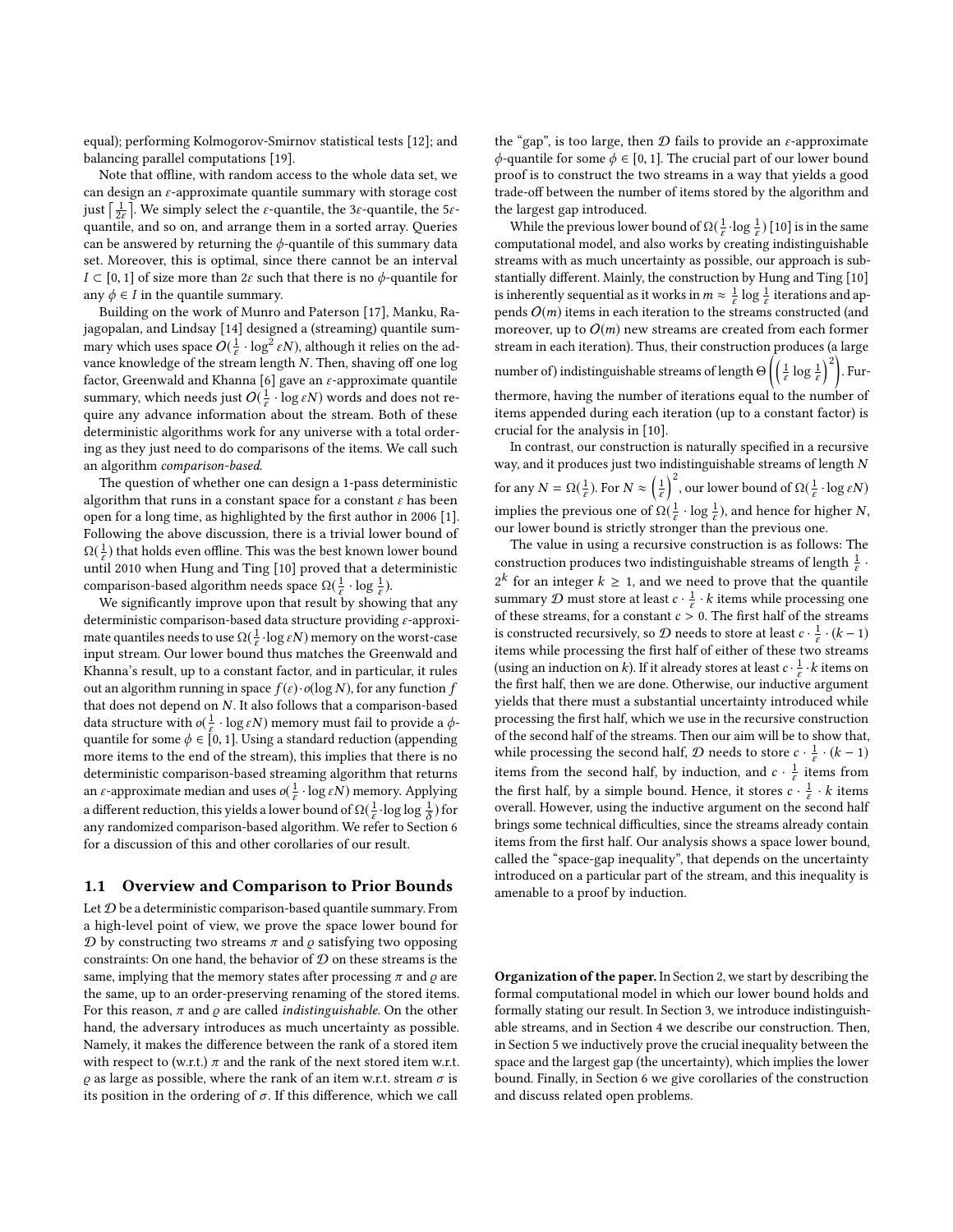## 1.2 Related Work

The Greenwald-Khanna algorithm [\[6\]](#page-12-0) is generally regarded as the best deterministic quantile summary. The space bound of  $O(\frac{1}{\epsilon})$  $\frac{1}{\varepsilon}$ .  $\log \varepsilon N$ ) follows from a somewhat involved proof, and it has been questioned whether this approach could be simplified or improved. Our work answers this second question in the negative. For a known universe U of bounded size, Shrivastava et al. [\[18\]](#page-12-8) designed a quantile summary q-digest using  $O(\frac{1}{\varepsilon} \cdot \log |U|)$  words. Note that their algorithm is not comparison-based and so the result is incomparable to the upper bound of  $O(\frac{1}{\varepsilon} \cdot \log \varepsilon N)$ . We are not aware of any lower bound which holds for a known universe of bounded size, apart from the trivial bound  $\Omega(\frac{1}{\varepsilon}))$ <br>If we tolerate randomization and rel  $\frac{1}{\varepsilon}$ ).

If we tolerate randomization and relax the requirement for worstcase error guarantees, it is possible to design quantile summaries with space close to  $\frac{1}{\epsilon}$ . After a sequence of improvements [\[2,](#page-12-9) [5,](#page-12-10) [13,](#page-12-11) [15\]](#page-12-12), Karnin, Lang, and Liberty [\[11\]](#page-12-13) designed a randomized comparison-based quantile summary with space bounded by  $O(\frac{1}{\varepsilon} \cdot$ log log  $\frac{1}{\varepsilon\delta}$ ), where  $\delta$  is the probability of not returning an  $\varepsilon$ -approximate  $\phi$ -quantile for some  $\phi$ . They also provide a reduction to transform the deterministic  $\Omega(\frac{1}{\varepsilon})$  $\frac{1}{\varepsilon} \cdot \log \frac{1}{\varepsilon}$ ) lower bound into a randomized lower bound of  $\Omega(\frac{1}{\varepsilon}))$  $\frac{1}{\varepsilon}$  · log log  $\frac{1}{\delta}$ ) for  $\delta < 1/N!$ , implying optimality of their approach in the comparison-based model for an exponentially small  $\delta$ . We discuss further how the deterministic and randomized lower bounds relate in Section [6.](#page-10-0)

Luo et al. [\[13\]](#page-12-11) compared quantile summaries experimentally and also provided a simple randomized algorithm with a good practical performance. This paper studies not only streaming algorithms for insertion-only streams (i.e., the cash register model), but also for turnstile streams, in which items may depart. Note that any algorithm for turnstile streams inherently relies on the bounded size of the universe. We refer the interested reader to the survey of Greenwald and Khanna [\[7\]](#page-12-14) for a description of both deterministic and randomized algorithms, together with algorithms for turnstile streams, the sliding window model, and distributed algorithms.

Other results arise when relaxing the requirement for correctness under adversarial order to assuming that the input arrives in a random order. For random-order streams, Guha and McGregor [\[8\]](#page-12-15) studied algorithms for exact and approximate selection of quantiles. Among other things, they gave an algorithm for finding the exact  $\phi$ -quantile in space polylog(N) using  $O(\log \log N)$  passes over a random-order stream, while with  $polylog(N)$  memory we need to do  $\Omega(\log N/\log \log N)$  passes on the worst-case stream. The Shifting Sands algorithm [\[16\]](#page-12-16) reduces the magnitude of the error from  $O(n^{1/2})$  to  $O(n^{1/3})$ . Since our lower bound relies on carefully constructing an adversarial input sequence, it does not apply to this random order model.

## <span id="page-2-0"></span>2 COMPUTATIONAL MODEL

We present our lower bounds in a comparison-based model of computation, in line with prior work, most notably that of Hung and Ting [\[10\]](#page-12-7). We assume that the items forming the input stream are drawn from a totally ordered universe  $U$ , about which the algorithm has no further information. The only allowed operations on items are to perform an equality test or a comparison of two given items. This restriction specifically rules out manipulations which try to combine multiple items into a single storage location, or replace a

group of items with an "average" representative. We assume that the universe is unbounded and continuous in the sense that any non-empty open interval contains an unbounded number of items. This fact is relied on in our proof to be able to draw new elements falling between any previously observed pair. An example of such a universe is a large enough set of long incompressible strings, ordered lexicographically (where the continuous assumption may be achieved by making the strings even longer).

Let  $D$  be a deterministic data structure for processing a stream of items, i.e., a sequence of items arriving one by one. We make the following assumptions about the memory contents of  $D$ . The memory used by  $D$  will contain some items from the stream, each considered to occupy one memory cell, and some other information which could include lower and upper bounds on the ranks of stored items, counters, etc. However, we assume that the memory does not contain the result of any operation applied on any  $k \geq 1$  items from the stream, apart from a comparison and the equality test (as other operations are prohibited by our model). Thus, we can partition the *memory state* into a pair  $M = (I, G)$ , where I is the item array for storing items from the input, indexed from 1, and there are no items stored in the general memory G.

We give our lower bound on the memory size only in terms of  $|I|$ , the number of items stored, and ignore the size of G. For simplicity, we assume without loss of generality that the contents of I are sorted non-decreasingly, i.e.,  $I[1] \leq I[2] \leq \cdots$ . If this were not case, we could equivalently apply an in-place sorting algorithm after processing each item, while the information potentially encoded in the former ordering of I can be retained in G whose size we do not measure. Moreover, we assume that  $|I|$  never decreases over time, i.e., once some memory is allocated to the item array, it is not released later (otherwise, we would need to take the maximum size of |I| during the computation of  $\mathcal{D}$ ). Finally, we can assume that the minimum and maximum elements of the input stream are always maintained, with at most a constant additional storage space.

Summarizing, we have the following definition.

<span id="page-2-1"></span>Definition 2.1. We say that a quantile summary  $D$  is comparisonbased if the following holds:

- (i)  $D$  does not perform any operation on items from the stream, apart from a comparison and the equality test.
- (ii) The memory of  $D$  is divided into the *item array I*, which stores only items that have already occurred in the stream (sorted non-decreasingly), and general memory G, which does not contain any item identifier. Furthermore, once an item is removed from  $I$ , it cannot be added back to  $I$ , unless it appears in the stream again.
- (iii) Given the *i*-th item  $a_i$  from the input stream, the computation of  $D$  is determined solely by the results of comparisons between  $a_i$  and  $I[j]$ , for  $j = 1, ..., |I|$ , the number |I| of items stored, and the contents of the general memory G.
- (iv) Given a quantile query  $0 \leq \phi \leq 1$ , its computation is determined solely by the number of items stored  $(|I|)$ , and the contents of the general memory  $G$ . Moreover,  $D$  can only return one of the items stored in I.

Note that quantile summaries satisfying Definition [2.1](#page-2-1) include the Greenwald-Khanna algorithm [\[6\]](#page-12-0) as well as many other deterministic [\[7,](#page-12-14) [14,](#page-12-5) [17\]](#page-12-2) and randomized quantile summaries [\[2,](#page-12-9) [5,](#page-12-10)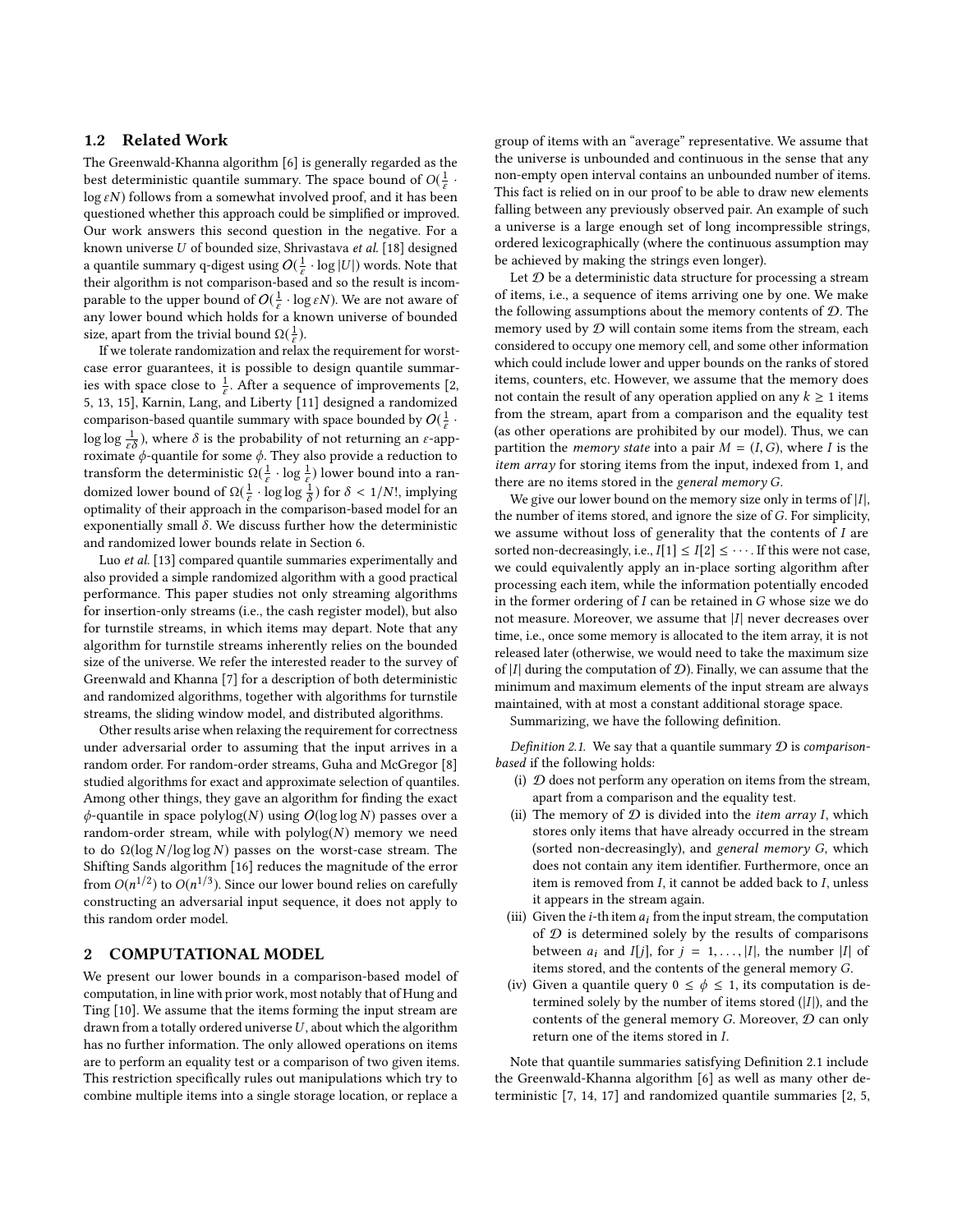[11,](#page-12-13) [13,](#page-12-11) [15\]](#page-12-12). On the other hand, the q-digest structure [\[18\]](#page-12-8) is not comparison-based, since it relies on building a binary tree over U and since it can actually return an item that did not occur in the stream, neither of which is allowed by Definition [2.1.](#page-2-1) Thus, our lower bound does not apply to this algorithm and indeed, for  $N \gg |U|$ , its space requirement of  $O(\frac{1}{\varepsilon} \cdot \log |U|)$  words may be substantially smaller than  $\Omega(\frac{1}{\varepsilon}))$ <br>We are now ready to state of  $\frac{1}{\varepsilon} \cdot \log \varepsilon N$ ).

We are now ready to state our main result formally.

<span id="page-3-4"></span>THEOREM 2.2. For any  $0 < \varepsilon < \frac{1}{16}$ , there is no deterministic<br>mparison-based s-approximate quantile summary which stores comparison-based ε-approximate quantile summary which stores  $o(\frac{1}{\epsilon})$  $\frac{1}{\varepsilon} \cdot \log \varepsilon N$ ) items on any input stream of length N.

Fix the approximation guarantee  $0 < \varepsilon < \frac{1}{16}$  and assume for existing that  $1 + \varepsilon$  is an integral of  $\Omega$  be a fixed deterministic simplicity that  $\frac{1}{\varepsilon}$  is an integer. Let  $\mathcal D$  be a fixed deterministic comparison-based  $\varepsilon$ -approximate quantile summary. We show that for any integer  $k \geq 1$ , data structure  $D$  needs to store at least  $\Omega(\frac{1}{\varepsilon})$  $\frac{1}{\varepsilon} \cdot k$ ) items from some input stream of length  $N_k := \frac{1}{\varepsilon}$  $\frac{1}{\varepsilon} \cdot 2^k$  (thus, we have  $\log_2 \varepsilon N_k = k$ ).

Notation and conventions. We assume that  $D$  starts with an empty memory state  $M_{\emptyset} = (I_{\emptyset}, G_{\emptyset})$  with  $|I_{\emptyset}| = 0$ . For an item a, let  $\mathcal{D}(M, a)$  be the resulting memory state after processing item a if the memory state was M before processing a. Moreover, for a stream  $\sigma = a_1, \ldots, a_N$ , let  $\mathcal{D}(M, \sigma) = \mathcal{D}(\ldots \mathcal{D}(\mathcal{D}(M, a_1), a_2), \ldots, a_N)$  be the memory state after processing stream  $\sigma$ . For brevity, we use  $(I_{\sigma}, G_{\sigma}) = \mathcal{D}(M_{\emptyset}, \sigma)$ , or just  $I_{\sigma}$  for the item array after processing stream  $\sigma$ .

When referring to the order of a set of items, we always mean the non-decreasing order. For an item a in stream  $\sigma$ , let rank $\sigma$ (a) be the rank of a in the order of  $\sigma$ , i.e., the position of a in the ordering of  $\sigma$ . In our construction, all items in each of the streams will be distinct, thus rank $\sigma$ (*a*) is well-defined and equal to one more than the number of items that are strictly smaller than a.

#### <span id="page-3-0"></span>3 INDISTINGUISHABLE STREAMS

We start by defining an equivalence of memory states of the fixed summary  $D$ , which captures their equality up to renaming stored items. Then, we give the definition of indistinguishable streams.

<span id="page-3-5"></span>*Definition 3.1.* Two memory states  $(I_1, G_1)$  and  $(I_2, G_2)$  are said to be *equivalent* if (i)  $|I_1| = |I_2|$ , i.e., the number of items stored is the same, and (ii)  $G_1 = G_2$ .

<span id="page-3-3"></span>Definition 3.2. We say that two streams  $\pi = a_1 a_2 \dots a_N$  and  $\rho = b_1 b_2 \dots b_N$  of length N are *indistinguishable* for  $\mathcal D$  if (1) the final memory states  $(I_{\pi}, G_{\pi})$  and  $(I_{\rho}, G_{\rho})$  are equivalent, and (2) for any  $1 \le i \le |I_{\pi}| = |I_{\varrho}|$ , there exists  $1 \le j \le N$  such that both  $I_{\pi}[i] = a_j$  and  $I_{\varrho}[i] = b_j$ .

We remark that condition (2) is implied by (1) if the positions of stored items in the stream are retained in the general memory, but we make this property explicit as we shall use it later. In the following, let  $\pi$  and  $\rho$  be two indistinguishable streams with N items. Note that, after  $D$  processes one of  $\pi$  and  $\rho$  and receives a quantile query  $0 \le \phi \le 1$ ,  $\mathcal{D}$  must return the *i*-th item of array *I* for some *i*, regardless of whether the stream was  $\pi$  or  $\rho$ . This follows, since  $D$  can make its decisions based on the values in  $G$ , which are identical in both cases, and operations on values in I, which are indistinguishable under the comparison-based model.

For any  $k \geq 1$ , our general approach is to recursively construct two streams  $\pi_k$  and  $\varrho_k$  of length  $N_k$  that satisfy two constraints set in opposition to each other: They are indistinguishable for D, but at the same time, for some *j*, the rank of  $I_{\pi}[j]$  in stream  $\pi$  and the rank of  $I_{\rho}[j+1]$  in stream  $\rho$  are as different as possible — we call this difference the "gap". The latter constraint is captured by the following definition.

Definition 3.3. We define the largest gap between indistinguishable streams  $\pi$  and  $\rho$  (for  $\mathcal{D}$ ) as

$$
gap(\pi, \varrho) = \max_{1 \le i < |I_{\pi}|} \max\left(\operatorname{rank}_{\pi}(I_{\pi}[i+1]) - \operatorname{rank}_{\varrho}(I_{\varrho}[i]),\right.\n\operatorname{rank}_{\varrho}(I_{\varrho}[i+1]) - \operatorname{rank}_{\pi}(I_{\pi}[i])\right).
$$

As we assume that I is sorted,  $I_{\pi}[i+1]$  is the next stored item after  $I_{\pi}[i]$  in the ordering of  $I_{\pi}$ . In the construction in Section [4,](#page-3-1) we will also ensure that  $\text{rank}_{\pi}(I_{\pi}[i]) \leq \text{rank}_{\rho}(I_{\rho}[i])$  for any  $1 \leq i \leq |I_{\pi}|$ . Hence, we can simplify to

$$
gap(\pi, \varrho) = \max_{i} rank_{\varrho}(I_{\varrho}[i+1]) - rank_{\pi}(I_{\pi}[i]).
$$

We also have that  $\text{gap}(\pi, \varrho) \geq \text{gap}(\pi, \pi)$ , which follows, since for any i it holds by construction that

$$
\operatorname{rank}_{\varrho}(I_{\varrho}[i+1]) - \operatorname{rank}_{\pi}(I_{\pi}[i]) \geq \operatorname{rank}_{\pi}(I_{\pi}[i+1]) - \operatorname{rank}_{\pi}(I_{\pi}[i]).
$$

<span id="page-3-2"></span>LEMMA 3.4. If  $D$  is an  $\varepsilon$ -approximate quantile summary, then gap $(\pi, \rho) \leq 2\varepsilon N$ .

PROOF. Suppose that gap $(\pi, \rho) > 2\varepsilon N$ . We show that  $\mathcal D$  fails to provide an *ε*-approximate  $φ$ -quantile for some  $0 \le φ \le 1$ , which is a contradiction. Namely, because gap $(\pi, \rho) > 2\varepsilon N$ , there is  $1 \leq i <$  $|I_{\pi}| = |I_{\rho}|$  such that rank $_{\rho}(I_{\rho}[i+1])$  – rank $_{\pi}(I_{\pi}[i]) > 2\varepsilon N$ . Let  $\phi$ be such that

$$
\phi \cdot N = \frac{1}{2} \big( \operatorname{rank}_{\varrho} (I_{\varrho}[i+1]) + \operatorname{rank}_{\pi} (I_{\pi}[i]) \big),
$$

i.e.,  $\phi \cdot N$  is in the middle of the "gap". Since streams  $\pi$  and  $\rho$  are indistinguishable and  $D$  is comparison-based, given query  $\phi$ ,  $D$ must return the  $j$ -th item of item array  $I$  for some  $j$ , regardless of whether the stream is  $\pi$  or  $\rho$ . Observe that if  $j \leq i$  and the input stream is  $\pi$ , item  $I_{\pi}[j]$  does not meet the requirements to be an ε-approximate  $φ$ -quantile of items in π. Otherwise, when  $j > i$ , then item  $I_{\rho}[j]$  is not an  $\varepsilon$ -approximate  $\phi$ -quantile of stream  $\rho$ . In either case, we get a contradiction.  $□$ 

As the minimum and maximum elements of stream  $\pi$  are in  $I_{\pi}$ , it holds that gap( $\pi$ ,  $\pi$ )  $\geq N/|I_{\pi}|$ , thus the number of stored items is at least  $N/\text{gap}(\pi, \pi) \geq N/\text{gap}(\pi, \varrho) \geq \frac{1}{2\epsilon}$ , where the last inequality<br>is by Laurence 2.4. This gives an initial laurent have defended in groups is by Lemma [3.4.](#page-3-2) This gives an initial lower bound of  $\Omega(\frac{1}{\epsilon})$  $\frac{1}{\varepsilon}$ ) space. Our construction of adversarial inputs for  $D$  in the next section increases this bound.

# <span id="page-3-1"></span>4 RECURSIVE CONSTRUCTION OF INDISTINGUISHABLE STREAMS

## 4.1 Intuition

We will define our construction of the two streams  $\pi$  and  $\rho$  using a recursive adversarial procedure for generating items into the two streams. This procedure tries to make the gap as large as possible, but ensures that they are indistinguishable. It helps to consider the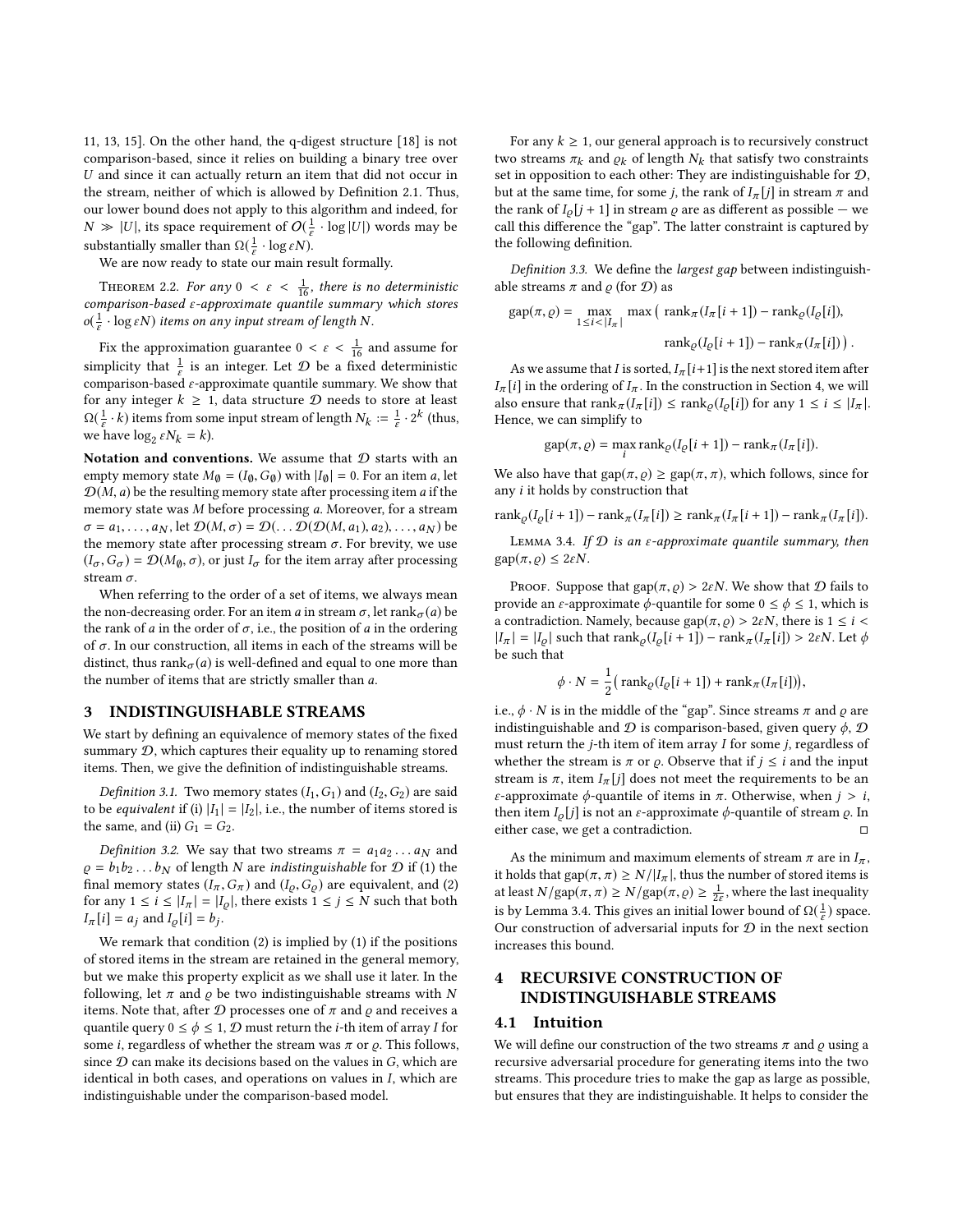<span id="page-4-2"></span>

Figure 1: An illustration of the largest gap computation.

recursion tree. This tree is a full binary tree with  $k$  levels, with the root at level 1 and thus with  $2^{k-1}$  leaves at level  $k$ . In each leaf,  $2/\varepsilon$ items are appended to the stream, while the adversary generates no items in internal (i.e., non-leaf) nodes. The construction performs the in-order traversal of the recursion tree.

One of the key concepts needed is the maintenance of two open intervals during the construction, one for stream  $\pi$ , denoted  $(\ell_{\pi}, r_{\pi})$ , and the other for stream  $\rho$ , denoted  $(\ell_{\rho}, r_{\rho})$ . Initially, these intervals cover the whole universe, but they are refined in each internal node of the recursion tree. More precisely, consider the execution in an internal node  $v$  at level  $i$  of the recursion tree. We first execute the left subtree, which generates  $\frac{1}{\varepsilon} \cdot 2^{i-1}$  items into the streams inside the current intervals. We then identify the largest gap inside the current intervals w.r.t. item arrays of  $D$  after processing streams  $\pi$  and  $\rho$  (more precisely, after  $\mathcal D$  has completed processing the prefixes of  $\pi$  and  $\rho$  constructed so far). Having the largest gap, we identify new open intervals for  $\pi$  and  $\rho$  in "extreme regions" of this gap, so that they do not contain any item so far. We explain this subroutine in greater detail when describing procedure REFINEINtervals. We choose these intervals so that indistinguishability of the streams is preserved, while the rank difference between the two streams (the uncertainty) is maximized. The execution of the procedure in node  $v$  ends by executing the right subtree of  $v$ , which generates a further  $\frac{1}{\varepsilon} \cdot 2^{i-1}$  items into the new, refined intervals of the two streams. Recall that we consider the universe of items to be continuous, namely, that we can always generate sufficiently many items within both of the new intervals.

#### 4.2 Notation

For an item a in stream  $\sigma$ , let next( $\sigma$ , a) be the next item in the ordering of  $\sigma$ , i.e., the smallest item in  $\sigma$  that is larger than a (we never invoke next(*σ*, *a*) when *a* is the largest item in *σ*). Similarly, for an item b in stream  $\sigma$ , let prev $(\sigma, b)$  be the previous item in the ordering of  $\sigma$  (left undefined for the smallest item in  $\sigma$ ). Note that next( $\sigma$ , a) or prev( $\sigma$ , b) may well not be stored by  $D$ .

For an interval  $(\ell, r)$  of items and an array I of items, we use  $I^{(\ell,r)}$  to denote the restriction of I to  $(\ell,r)$ , enclosed by  $\ell$  and  $r$ .<br>That is  $I^{(\ell,r)}$  is the array of items  $\ell$  II il II i 11 II il r where That is,  $I^{(\ell,r)}$  is the array of items  $\ell$ ,  $I[i]$ ,  $I[i+1]$ , ...,  $I[j]$ , r, where i and i are the minimal and maximal indexes of an item in I that  $i$  and  $j$  are the minimal and maximal indexes of an item in  $I$  that falls within the interval  $(\ell, r)$ , respectively. Items in  $I^{(\ell, r)}$  are taken<br>to be sorted and indexed from 1. Becall also that by our convention to be sorted and indexed from 1. Recall also that by our convention,  $I_{\sigma}$  is the item array after processing some stream  $\sigma$ .

<span id="page-4-0"></span>Pseudocode 1 Adversarial procedure REFINEINTERVALS

- **Input:** Streams  $\pi$  and  $\varrho$  and intervals  $(\ell_{\pi}, r_{\pi})$  and  $(\ell_{\varrho}, r_{\varrho})$  of items such that:
	- (i)  $\pi$  and  $\varrho$  are indistinguishable, and
	- (ii) only the last  $N' \ge 2$  items from  $\pi$  and  $\varrho$  are from intervals  $(\ell_{\pi}, r_{\pi})$  and  $(\ell_{\varrho}, r_{\varrho})$ , respectively
- <span id="page-4-1"></span>**Output:** Intervals  $(\alpha_{\pi}, \beta_{\pi}) \subset (\ell_{\pi}, r_{\pi})$  and  $(\alpha_{\varrho}, \beta_{\varrho}) \subset (\ell_{\varrho}, r_{\varrho})$ <br>
1:  $I'_{\pi} \leftarrow I_{\pi}^{(\ell_{\pi}, r_{\pi})}$  and  $I'_{\varrho} \leftarrow I_{\varrho}^{(\ell_{\varrho}, r_{\varrho})}$
- 2:  $i \leftarrow \arg \max_{1 \le i \le |I'_\text{e}|} \text{rank}_{\varrho}(I'_\text{e}[i+1]) \text{rank}_{\pi}(I'_\text{e}[i])$ <br>position of the lowest gap in intervals  $(\ell, \mathbf{r})$  and
- ▷ Position of the largest gap in intervals ( $\ell_{\pi}, r_{\pi}$ ) and ( $\ell_{\varrho}, r_{\varrho}$ ) 3:  $(\alpha_{\pi}, \beta_{\pi}) \leftarrow (I'_{\pi}[i], \text{next}(\pi, I'_{\pi}[i]))$ <br>4.  $(\alpha, \beta) \leftarrow (\text{prev}( \alpha, I' | i + 1) ) I'$  $\triangleright$  New interval for  $\pi$ 4:  $(\alpha_{\varrho}, \beta_{\varrho}) \leftarrow (\text{prev}(\varrho, I'_{\varrho}[i+1]), I'_{\varrho}[i+1]) \ge \text{New interval for } \varrho$
- 5: **return**  $(\alpha_{\pi}, \beta_{\pi})$  and  $(\alpha_{\rho}, \beta_{\rho})$

## 4.3 Procedure RefineIntervals

We next describe our procedure to find the largest gap and refine the intervals, defined in Pseudocode [1.](#page-4-0) It takes as input indistinguishable streams  $\pi$  and  $\sigma$  and two open intervals  $(\ell_{\pi}, r_{\pi})$  and  $(\ell_{\rho}, r_{\rho})$  of the universe, such that intervals  $(\ell_{\pi}, r_{\pi})$  and  $(\ell_{\rho}, r_{\rho})$  contain only the last N' items from  $\pi$  and  $\rho$ , respectively, for some  $N' \geq 2$ . Note that  $I'_\pi$  and  $I'_\varrho$  are the item arrays of  $\mathcal D$  for  $\pi$  and  $\rho$  restricted to the intervals  $(\ell_{\pi}, r_{\pi})$  and  $(\ell_{\rho}, r_{\rho})$ , respectively, as defined above. In these restricted arrays we find the largest gap (in line [2\)](#page-4-1), which is determined by the largest rank difference of consecutive items in the two arrays. Finally, in lines [3](#page-4-1) and [4,](#page-4-1) we define new, refined intervals in the extreme regions of the gap. To be precise, the new open interval for  $\pi$  is between item  $I'_\pi[i]$  (whose rank is used to determine the largest gap) and the next item after  $I'_\pi[i]$  in the ordering of π, i.e., next $(\pi, I'_\pi[i])$ . The new open interval<br>for a is defined in a similar way: It is between item  $I'[i+1]$  (used for  $\varrho$  is defined in a similar way: It is between item  $I'_{\varrho}[i+1]$  (used to determine the largest gap) and the item that precedes it in the ordering of  $\varrho$ , i.e., prev $(\varrho, I'_{\varrho}[i+1])$ .<br>In Figure 1 we give an illustration

In Figure [1](#page-4-2) we give an illustration. In this figure, the items in the streams are real numbers and we depict them on the real line, the top one for  $\pi$  and the bottom one for  $\rho$ . Each item is represented either by a short line segment if it is stored in the item array, or by a cross otherwise (indicating that it has been "forgotten" by D). The procedure looks for the largest gap only within the current intervals ( $\ell_{\pi}, r_{\pi}$ ) and ( $\ell_{\rho}, r_{\rho}$ ). The ranks of items in the restricted item arrays (i.e., disregarding items outside the current intervals) can be verified to be <sup>1</sup>, <sup>6</sup>, <sup>11</sup>, and <sup>14</sup> w.r.t. both streams. (Note that  $r_\pi$  is the last item in the restricted item array  $I'_\pi,$  even though it was discarded from the whole item array  $I_{\pi}$  by the algorithm, and similarly for  $\ell_{\varrho}$  and  $I'_{\varrho}$ .) Thus the largest gap size is 5 items, and is<br>found between the second item in the restricted item error  $I'$ , and found between the second item in the restricted item array  $I'_\pi$  and the third item in  $I'_{\rho}$ , as highlighted in the figure. In this example, there is another, equal sized, gap between the first and second item in these arrays. Ties can be broken arbitrarily. The new intervals in the extreme regions of the largest gap are depicted as well.  $□$ 

We claim that in the REFINEINTERVALS procedure  $|I'_\n\pi| = |I'_\n\rho|$ , which implies that the largest gap in line [2](#page-4-1) is well-defined. Let  $\pi = a_1 \dots a_N$  and  $\rho = b_1 \dots b_N$  be the items in streams  $\pi$  and  $\rho$ , respectively. Since streams  $\pi$  and  $\rho$  are indistinguishable, condi-tion (2) in Definition [3.2](#page-3-3) implies that for any  $1 \le i \le |I_{\pi}| = |I_{\rho}|$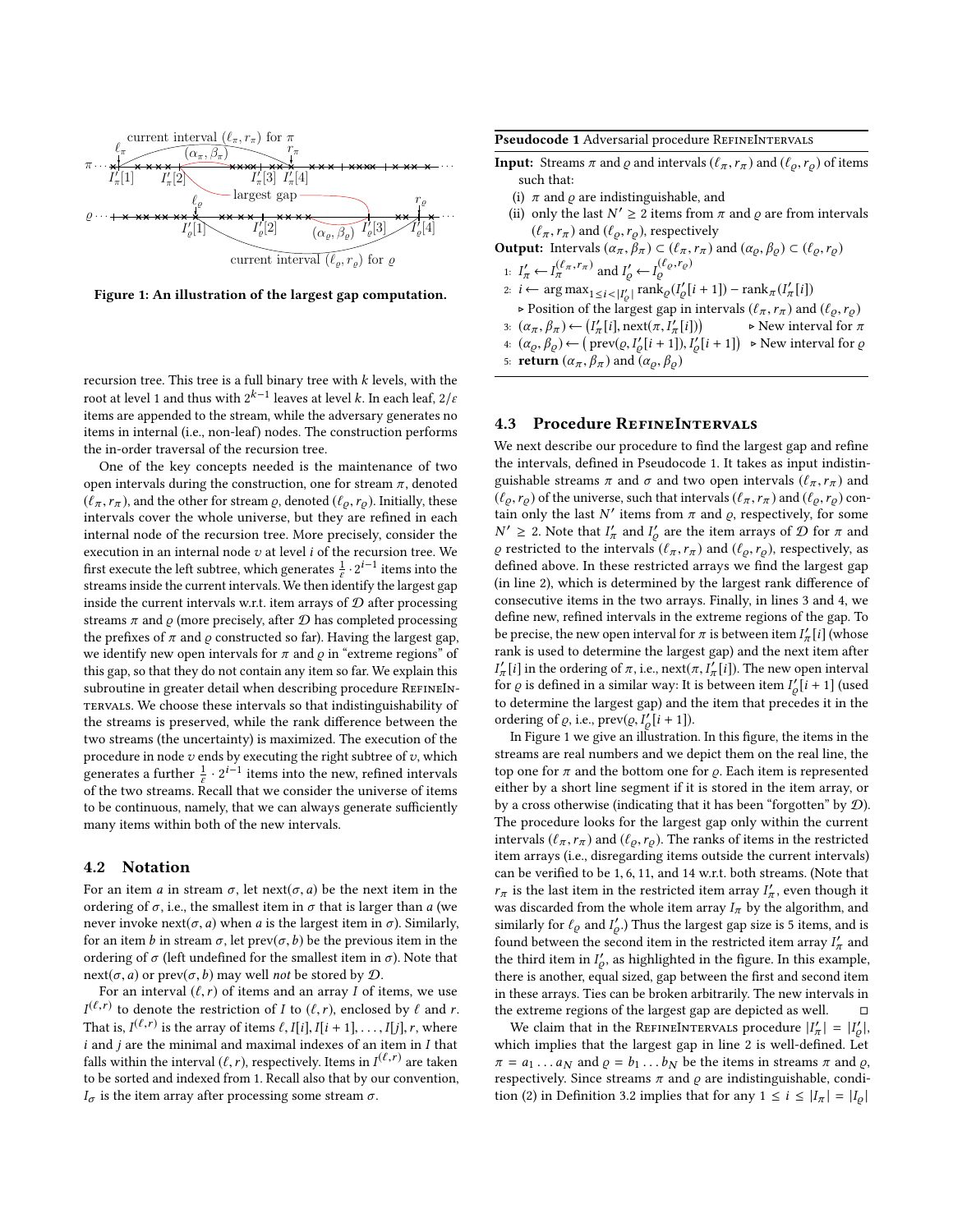<span id="page-5-1"></span>Pseudocode 2 Adversarial procedure ADVSTRATEGY

**Input:** Integer  $k \ge 1$ , streams  $\pi$  and  $\varrho$ , and intervals  $(\ell_{\pi}, r_{\pi})$  and  $(\ell_{\varrho}, r_{\varrho})$  of items such that:

(i)  $\pi$  and  $\rho$  are indistinguishable,

(ii)  $\pi$  contains no item from  $(\ell_{\pi}, r_{\pi})$  and  $\rho$  contains no item from  $(\ell_{\rho}, r_{\rho})$ , and

<span id="page-5-2"></span>(iii) for any  $a \in (\ell_\pi, r_\pi)$  and  $b \in (\ell_\rho, r_\rho)$ , it holds that  $\min\{i | a \le I_\pi[i]\} = \min\{i | b \le I_\rho[i]\}^2$  $\min\{i | a \le I_\pi[i]\} = \min\{i | b \le I_\rho[i]\}^2$ 

**Output:** Streams  $\pi'' = \pi \pi_k$  and  $\varrho'' = \varrho \varrho_k$ , where  $\pi_k$  and  $\varrho_k$  are substreams with  $\frac{1}{\varepsilon} \cdot 2^k$  items from  $(\ell_\pi, r_\pi)$  and  $(\ell_\varrho, r_\varrho)$ , respectively 1: if k = 1 then <br>
2:  $\pi'' \leftarrow$  stream  $\pi$  followed by  $2/\varepsilon$  items from interval  $(\ell_{\pi}, r_{\pi})$ , in order<br>
2:  $\alpha'' \leftarrow$  stream a followed by  $2/\varepsilon$  items from interval  $(\ell_{\pi}, r_{\pi})$ , in order

- 
- 3:  $\varrho'' \leftarrow$  stream  $\varrho$  followed by  $2/\varepsilon$  items from interval  $(\ell_{\varrho}, r_{\varrho})$ , in order
- 4: **return** streams  $\pi''$  and  $\varrho''$
- 

5: **else**<br>  $\alpha$   $(\pi', \varrho') \leftarrow \text{ADVStrATEGV}(k - 1, \pi, \varrho, (\ell_\pi, r_\pi), (\ell_\varrho, r_\varrho))$ <br>  $\alpha$   $(\alpha, \beta)$   $(\alpha, \beta)$   $\leftarrow$  PEENEDITERVALS(π'  $\alpha'$  ( $\ell$ , π) ( $\ell$ , π)

- 7:  $(\alpha_{\pi}, \beta_{\pi}), (\alpha_{\varrho}, \beta_{\varrho}) \leftarrow \text{REFINTERVALS}(\pi', \varrho', (\ell_{\pi}, r_{\pi}), (\ell_{\varrho}, r_{\varrho}))$
- 8: return  $(\pi'', \varrho'') \leftarrow \text{ADVStr}(\kappa 1, \pi', \varrho', (\alpha_{\pi}, \beta_{\pi}), (\alpha_{\varrho}, \beta_{\varrho}))$

(where  $I_{\pi}$  and  $I_{\rho}$  are the full item arrays), there exists  $1 \le j \le N$ such that both  $I_{\pi}[i] = a_j$  and  $I_{\varrho}[i] = b_j$ . As only the last N' items of  $\pi$  and of  $\sigma$  are from intervals  $(\ell_\pi,r_\pi)$  and  $(\ell_\varrho,r_\varrho),$  respectively, we obtain that the restricted item arrays  $I'_\pi = I^{(\ell_\pi, r_\pi)}_\pi$  and  $I'_\varrho = I^{(\ell_\varrho, r_\varrho)}_\varrho$ must have the same size, proving the claim.

Finally, we show two properties that will be useful later and follow directly from the definition of the new intervals.

<span id="page-5-3"></span>OBSERVATION 1. For intervals  $(\alpha_{\pi}, \beta_{\pi})$  and  $(\alpha_{\rho}, \beta_{\rho})$  returned by REFINEINTERVALS $(\pi, \varrho, (\ell_\pi, r_\pi), (\ell_\varrho, r_\varrho))$ , it holds that

- (i)  $\pi$  contains no item in the interval  $(\alpha_{\pi}, \beta_{\pi})$  and  $\varrho$  contains no item in the interval  $(\alpha_{\rho}, \beta_{\rho})$ ; and
- (ii) for any  $a \in (\alpha_{\pi}, \beta_{\pi})$  and  $b \in (\alpha_{\varrho}, \beta_{\varrho})$  we have that  $\min\{i | a \leq \varrho\}$  $I_{\pi}[i]$ } = min{ $i|b \leq I_{\varrho}[i]$ }.

#### 4.4 Recursive Adversarial Strategy

Pseudocode [2](#page-5-1) gives the formal description of the recursive adversarial strategy. The procedure ADVSTRATEGY takes as input the level of recursion k and the indistinguishable streams  $\pi$  and  $\rho$  constructed so far. It also takes two open intervals ( $\ell_{\pi}, r_{\pi}$ ) and ( $\ell_{\rho}, r_{\rho}$ ) of the universe such that so far there is no item from interval  $(\ell_{\pi}, r_{\pi})$  in stream  $\pi$  and similarly,  $\rho$  contains no item from  $(\ell_{\rho}, r_{\rho})$ .

The initial call of the strategy for some integer  $k$  is ADVSTRATEGY  $(k, \emptyset, \emptyset, (-\infty, \infty), (-\infty, \infty))$ , where  $\emptyset$  stands for the empty stream and −∞ and ∞ represent the minimum and maximum items in  $U$ , respectively. Note that the assumptions on the input for the initial call are satisfied. The strategy for  $k = 1$  is trivial: We just append  $2/\varepsilon$  arbitrary items from  $(\ell_\pi, r_\pi)$  to  $\pi$  and any  $2/\varepsilon$  items from  $(\ell_{\rho}, r_{\rho})$  to  $\rho$ , in the same order for both streams. For  $k > 1$ , we first use ADVSTRATEGY recursively for level  $k - 1$ . Then, we apply procedure REFINEINTERVALS on the streams constructed after the first recursive call, and we get two new intervals on the extreme regions of the largest gap inside the current intervals. Finally, we use AdvStrategy recursively for k−1 in these new intervals. Below, we prove that the assumptions on input for these two recursive calls and for REFINEINTERVALS are satisfied.

#### 4.5 Example of the Adversarial Strategy

We now give an example of the construction with  $k = 3$  in Figure [2.](#page-6-0) The universe is  $U = \mathcal{R}$ , which we depict by the real line. For

simplicity, we set  $\varepsilon = \frac{1}{6}$  (although recall that we require  $\varepsilon < \frac{1}{16}$  for our analysis in Section 5 to hold). our analysis in Section [5](#page-7-0) to hold).

The adversarial construction starts by calling ADVSTRATEGY  $(3, \emptyset, \emptyset, (-\infty, \infty), (-\infty, \infty))$ . The procedure then recursively calls itself twice and in the base case  $k = 1$ , the two streams  $\pi$  and  $\rho$ are initialized by  $\frac{2}{\varepsilon} = 12$  items (we can assume the same items are added to the two streams). The quantile summary under consideration (*D*) chooses to store some of them, but as  $2\varepsilon N_1 = 4$ , it cannot forget four consecutive items.

At this point, we are in the execution of ADVSTRATEGY  $(2, \emptyset)$ , <sup>∅</sup>, (−∞, ∞), (−∞, ∞)), having finished the recursive call in line [6.](#page-5-2) Figure [2a](#page-6-0) shows the first 12 items sent to streams  $\pi$  and  $\rho$ , depicted on the real line for each stream. A short line segment represents an item that is stored in item array  $I$ , while a cross depicts an item not stored by D. Note that the largest gap is between the second and the third stored item, i.e.,  $i = 2$  $i = 2$  in line 2 of ADVSTRATEGY. This is because rank $\pi(I_{\pi}[2]) = 5$  and rank $\rho(I_{\rho}[3]) = 9$  (the gap of the same size is also between the first and the second item). Next, the procedure REFINEINTERVALS finds the largest gap and identifies new intervals ( $\alpha_{\pi}, \beta_{\pi}$ ) and ( $\alpha_{\rho}, \beta_{\rho}$ ) for the second recursive call.

In the execution of ADVSTRATEGY $(1, \pi', \varrho', (\alpha_{\pi}, \beta_{\pi}), (\alpha_{\varrho}, \beta_{\varrho}))$ , there are  $\frac{2}{\varepsilon}$  = 12 items appended to the streams and the largest gap can be of size at most  $2\varepsilon N_2 = 8$ . In Figure [2b,](#page-6-0) we show the last 12 items, appended in the second leaf of the recursion tree, highlighted in red. Note that fewer of the first 12 items in the streams are now stored and that among the 12 newly appended items, the first, the sixth, and the eleventh are stored for both streams. The execution returns to the root node of the recursion tree and the adversary finds the largest gap together with new intervals. One of the largest gaps is now between the first and the second stored item (in this example, all gaps have the same size of 8).

The execution then goes to the third leaf, where 12 items are appended for the third time. Figure [2c](#page-6-0) illustrates this, with the most recent 12 items shown smaller and in blue. In the execution of ADVSTRATEGY for  $k = 2$ , the largest gap is found – note that we look for it only in the current intervals, and that its size can be at most  $2\varepsilon \cdot 3 \cdot \frac{2}{\varepsilon}$  $\frac{2}{\varepsilon}$  = 12 items. One of the two largest gaps is between the second and the third item in the restricted item arrays; these are also the second and the third item in the whole item arrays

<span id="page-5-0"></span><sup>&</sup>lt;sup>2</sup>The minimum over an empty set is defined arbitrarily to be  $\infty$ .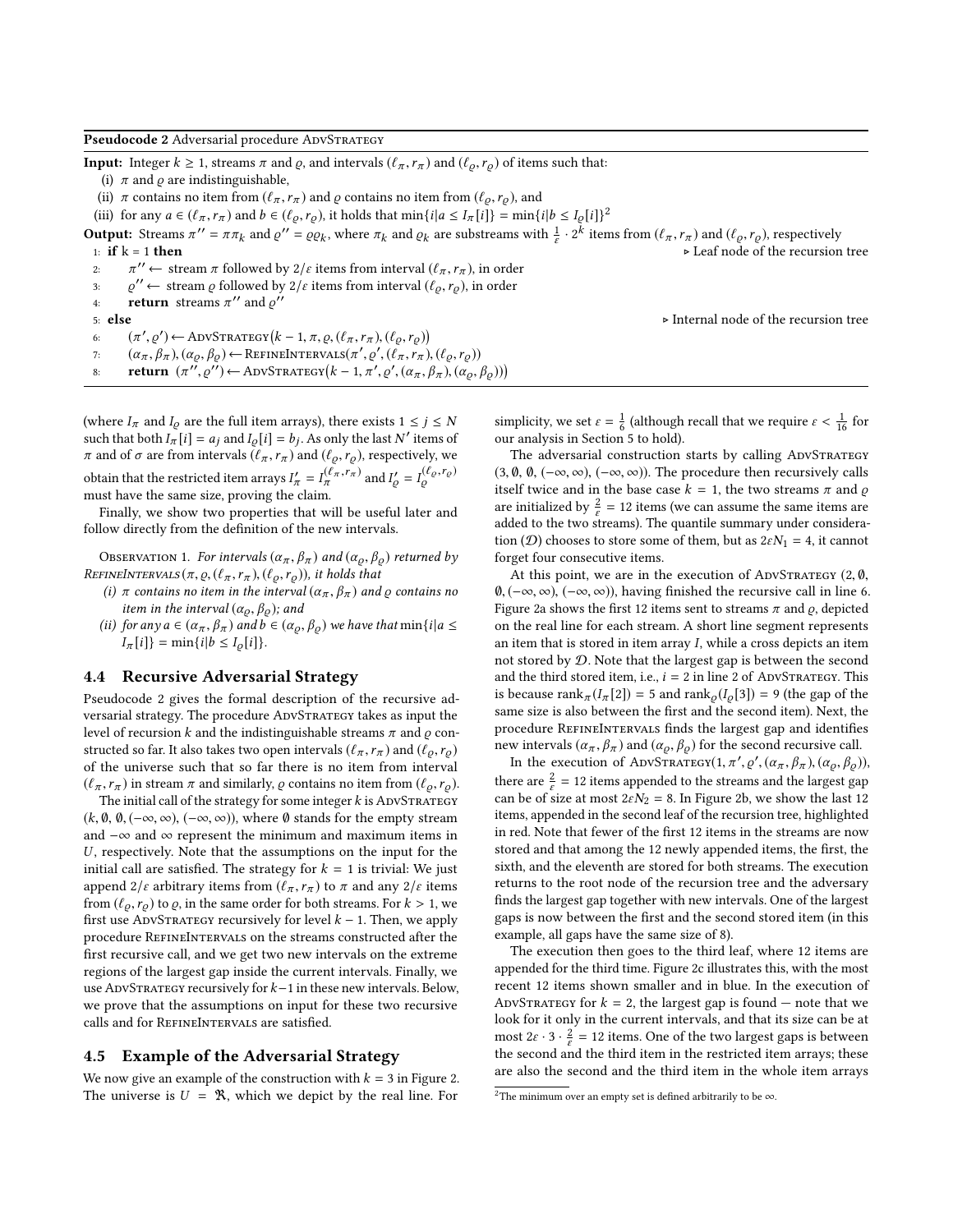<span id="page-6-0"></span>

(d) Streams  $\pi$  and  $\sigma$  with all  $N_3$  = 48 items

Figure 2: An example of the construction of streams  $\pi$  and  $\sigma$ .

(the other gap of the same size is between the first and the second stored item). Again, new intervals are identified for the execution of the last leaf of the recursion tree.

Finally, the last 12 items are appended to the streams, which completes the construction. Figure [2d](#page-6-0) shows the final state, with these last 12 items added in green. The current intervals are with respect to the last leaf of the recursion tree.  $□$ 

## 4.6 Properties of the Adversarial Strategy

We first give some observations. Note that the recursion tree of an execution of ADVSTRATEGY(k) indeed has  $2^{k-1}$  leaves which

each correspond to calling the strategy for  $k = 1$ , and that the items are appended to streams only in the leaves, namely,  $\frac{2}{\varepsilon}$  items to each stream in each leaf. It follows that the number of items appended is  $N_k = \frac{1}{\varepsilon}$  $\frac{1}{\varepsilon} \cdot 2^k$ . Observe that for a general recursive call of ADVSTRATEGY, the input streams  $\pi$  and  $\rho$  may already contain some items. Also, the behavior of comparison-based quantile summary  $D$  may be different when processing items appended during the recursive call in line [6](#page-5-2) and when processing items from the call in line [8.](#page-5-2) The reason is that the computation of  $\mathcal D$  is also influenced by items outside the intervals, i.e., by items in streams  $\pi$  and  $\rho$  that are from other branches of the recursion tree. We remark that items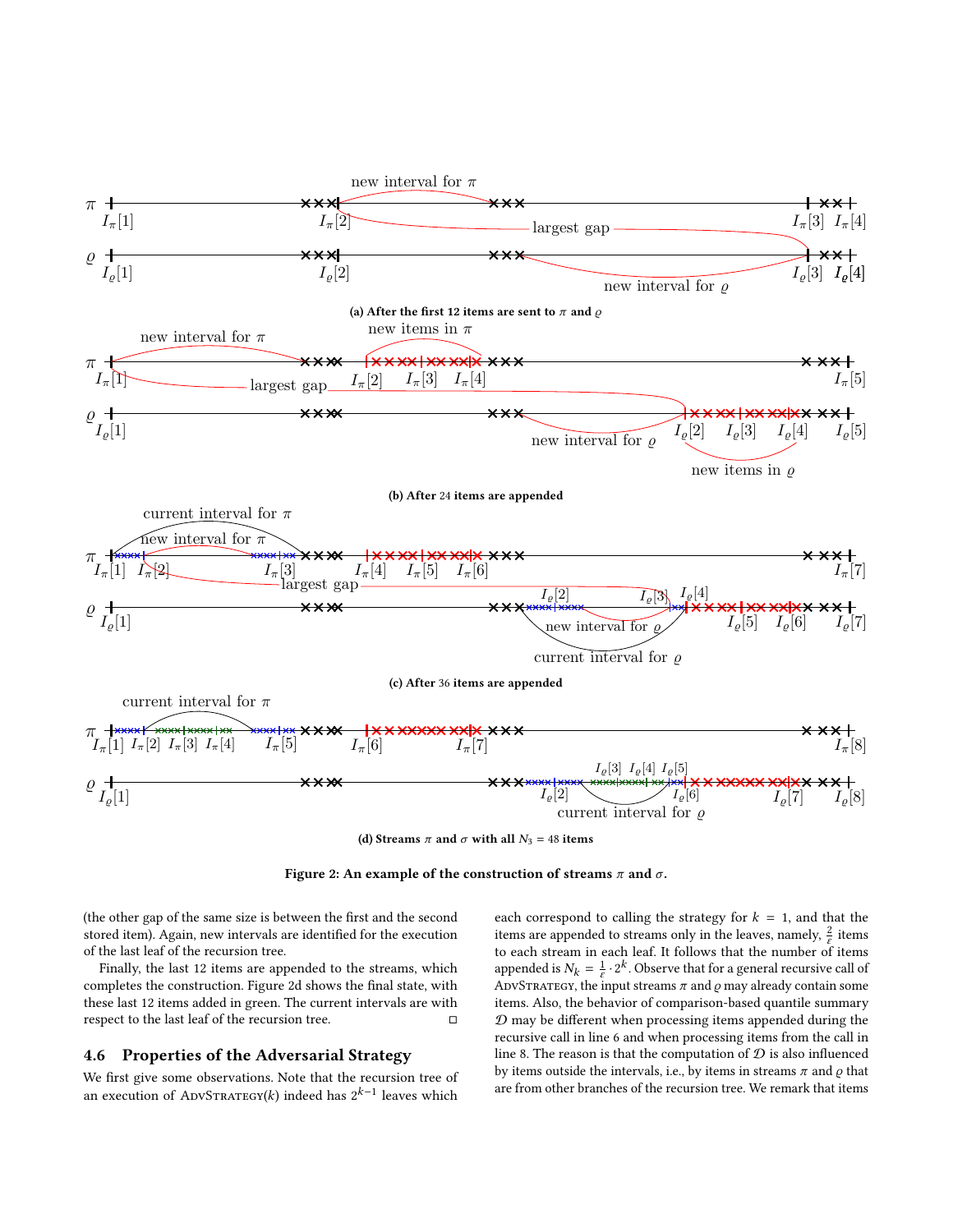in each of  $\pi^{\prime\prime}$  and  $\varrho^{\prime\prime}$  are distinct within the streams (but the two streams may share some items, which does not affect our analysis).

We now prove that the streams constructed are indistinguishable and that we do not violate any assumption on input for any recursive call. We use the following lemma derived from [\[10\]](#page-12-7) (which is a simple consequence of the facts that  $D$  is comparison-based and the memory states  $(I_{\pi}, G_{\pi})$  and  $(I_{\rho}, G_{\rho})$  are equivalent).

<span id="page-7-1"></span>LEMMA 4.1 (IMPLIED BY LEMMA 2 IN [\[10\]](#page-12-7)). Suppose that streams  $π$  and  $ρ$  are indistinguishable for  $D$  and let  $I_π$  and  $I_ω$  be the corresponding item arrays after processing  $\pi$  and  $\rho$ , respectively. Let a, b be any two items such that  $\min\{i|a \leq I_{\pi}[i]\} = \min\{i|b \leq I_{\varrho}[i]\}$ . Then the streams  $\pi a$  and  $\varphi b$  are indistinguishable.

<span id="page-7-2"></span>LEMMA 4.2. Consider an execution of ADVSTRATEGY( $k, \pi, \varrho, (\ell_\pi, r_\pi)$ , r, ), for  $k > 1$  and let  $\pi''$ , and o'' be the returned streams. Sup- $(\ell_{\varrho}, r_{\varrho})$  for  $k \ge 1$  and let  $\pi''$  and  $\varrho''$  be the returned streams. Sup-<br>pose that streams  $\pi$  and  $\varrho$  and intervals  $(\ell - r_+)$  and  $(\ell - r_+)$  satisfy pose that streams  $\pi$  and  $\varrho$  and intervals  $(\ell_{\pi}, r_{\pi})$  and  $(\ell_{\varrho}, r_{\varrho})$  satisfy the assumptions on the input of ADVSTRATEGY. Then, for  $k > 1$ , the assumptions on input for the recursive calls in lines [6](#page-5-2) and [8](#page-5-2) and for the call of REFINEINTERVALS in line [7](#page-5-2) are satisfied, and, for any  $k \geq 1$ , the streams  $\pi^{\prime\prime}$  and  $\varrho^{\prime\prime}$  are indistinguishable.

PROOF. The proof is by induction on k. In the base case  $k = 1$ , we use the fact that the  $\frac{2}{\varepsilon}$  items from the corresponding intervals are appended in their order and that  $\min\{i|a \le I_{\pi}[i]\} = \min\{i|b \le$  $I_{\varrho}[i]$ } for any  $a \in (\ell_{\pi}, r_{\pi})$  and  $b \in (\ell_{\varrho}, r_{\varrho})$  by assumption (iii) on the input of ADVSTRATEGY. Thus, applying Lemma [4.1](#page-7-1) for each pair of appended items, we get that  $\pi''$  and  $\varrho''$  are indistinguishable.

Now consider  $k > 1$ . Note that assumptions (i)-(iii) of the first recursive call (in line [6\)](#page-5-2) are satisfied by the assumptions of the considered execution. So, by applying the inductive hypothesis for the first recursive call, streams  $\pi'$  and  $\rho'$  are indistinguishable.

Next, the assumptions of procedure REFINEINTERVALS, called in line [7,](#page-5-2) are satisfied, since streams  $\pi'$  and  $\varrho'$  are indistinguishable,  $\pi$  contains no item from  $(\ell_{\pi}, r_{\pi})$ ,  $\rho$  contains no item from  $(\ell_{\rho}, r_{\rho})$ , and the first recursive call in line [6](#page-5-2) generates  $N' = \frac{1}{s}$  $\frac{1}{\varepsilon} \cdot 2^{k-1}$  items from  $(\ell_{\pi}, r_{\pi})$  into  $\pi'$  and N' items from  $(\ell_{\varrho}, r_{\varrho})$  into  $\varrho'$ .<br>Then assumption (i) of the second recursive call in li

Then, assumption (i) of the second recursive call in line [8](#page-5-2) holds, since  $\pi'$  and  $\varrho'$  are indistinguishable, and assumptions (ii) and (iii) are satisfied by applying Observation [1.](#page-5-3) Finally, we use the inductive hypothesis for the recursive call in line [8](#page-5-2) and get that streams  $\pi$ " and  $\varrho''$  are indistinguishable.  $\Box$ 

Our final observation is that for any  $1 \le i \le |I_{\pi''}|$ , we have that rank<sub> $\pi''(I_{\pi''}[i]) \leq \text{rank}_{\mathcal{Q}''}(I_{\mathcal{Q}''}[i])$ . The proof follows by induction</sub> on  $k$  (similarly to Lemma [4.2\)](#page-7-2) and by the definition of the new intervals in lines [2-4](#page-4-1) of procedure REFINEINTERVALS, namely, since the new interval for  $\pi$  is in the leftmost region of the largest gap, while the new interval for  $\rho$  is in the rightmost region.

## <span id="page-7-0"></span>5 SPACE-GAP INEQUALITY

### 5.1 Intuition for the Inequality

In this section, we analyze the space required by data structure  $D$  when invoked on the two adversarial inputs from the previous section. Recall that our general goal is to prove that  $D$  needs to store  $c \cdot \frac{1}{e}$  $\frac{1}{\varepsilon}$  items from the first half of the whole stream  $\pi$  (or, equivalently, from  $\rho$ ) and  $c \cdot \frac{1}{\varepsilon}$  $\frac{1}{\varepsilon} \cdot (k-1)$  items from the second half (by using induction on the second half), where  $c > 0$  is a constant. Note also

that if  $\mathcal D$  stores  $c \cdot \frac{1}{c}$  $\frac{1}{\varepsilon} \cdot k$  items from the first half of the stream, the second half of the argument is not even needed.

However, we actually need to prove a similar result for *any* internal node of the recursion tree, where the bounds as stated above may not hold. For instance, D may use nearly no space for some part of the stream, which implies a lot of uncertainty there, but still may be able to provide any  $\varepsilon$ -approximate  $\phi$ -quantile, since the largest gap introduced earlier is very low. We thus give a space lower bound for an execution of ADVSTRATEGY that depends on the largest gap size, denoted  $q$ , which is introduced in this execution. Roughly, the space lower bound is  $c \cdot (\log q) \cdot N_k / q$  for a constant  $c > 0$ , so by setting  $q = 2\varepsilon N_k$  we get the desired result. For technical reasons, the actual bound stated below as [\(2\)](#page-8-0) is a bit more complicated. We refer to this bound as the "space-gap inequality", and the bulk of the work in this section is devoted to proving this inequality.

The crucial claim needed in the proof is that, for  $k > 1$ , the largest gap size g is, in essence, the sum of the largest gap sizes  $g'$  and  $g''$ introduced in the first and the second recursive call, respectively. This claim allows us to distinguish two cases: Either the gap  $g'$ from the first recursive call is small (less than approximately half of  $g$ ) and thus  $D$  uses a lot of space for items from the first recursive call, or  $g' \gtrsim \frac{1}{2} g$ , so  $g'' \lesssim \frac{1}{2} g$  and we use induction on the second recursive call, together with a straightforward space lower bound for items from the first half of the stream.

#### 5.2 Stating the Space-Gap Inequality

We perform the formal analysis by induction. We define

$$
S(k, \pi, \varrho, (\ell_{\pi}, r_{\pi}), (\ell_{\varrho}, r_{\varrho})) := \left| I_{\pi''}^{(\ell_{\pi}, r_{\pi})} \right|,
$$

where

$$
(\pi'', \varrho'') = \text{ADVStrartacy}(k, \pi, \varrho, (\ell_\pi, r_\pi), (\ell_\varrho, r_\varrho)).
$$

In words, it is the size of the item array restricted to  $(\ell_{\pi}, r_{\pi})$  after the execution of  $D$  on stream  $\pi$ " (or, equivalently, with  $\rho$  instead of  $\pi$ ). For simplicity, we write  $S_k = S(k, \pi, \varrho, (\ell_\pi, r_\pi), (\ell_\varrho, r_\varrho))$ .

We prove a lower bound for  $S_k$  that depends on the largest gap between the restricted item arrays for  $\pi$  and for  $\rho$ . We enhance the definition of the gap to take the intervals restriction into account.

Definition 5.1. For indistinguishable streams  $\sigma$  and  $\tau$  and intervals ( $\ell_{\sigma}, r_{\sigma}$ ) and ( $\ell_{\tau}, r_{\tau}$ ), let  $\overline{\sigma}$  and  $\overline{\tau}$  be the substreams of  $\sigma$  and  $\tau$ consisting only of items from intervals  $(\ell_\sigma, r_\sigma)$  and  $(\ell_\tau, r_\tau)$  , respectively. Moreover, let  $I'_{\sigma} = I_{\sigma}^{(\ell_{\sigma}, r_{\sigma})}$  and  $I'_{\tau} = I_{\tau}^{(\ell_{\tau}, r_{\tau})}$  be the restricted item arrays after processing  $\sigma$  and  $\tau$ , respectively. We define the largest gap between  $I'_\sigma$  and  $I'_\tau$  in intervals  $(\ell_\sigma, r_\sigma)$  and  $(\ell_\tau, r_\tau)$  as  $\text{gap}(\sigma, \tau, (\ell_{\sigma}, r_{\sigma}), (\ell_{\tau}, r_{\tau})) = \max_{1 \leq i \leq l}$ max rank $_{\overline{\tau}}(I'_{\tau}[i+1])$ -rank $_{\overline{\sigma}}(I'_{\sigma}[i])$ . |

Note that the ranks are with respect to substreams  $\bar{\sigma}$  and  $\bar{\tau}$ , and that the largest gap is always at least one, supposing that the ranks of stored items are not smaller for  $\tau$  than for  $\sigma$ . We again have gap  $(\sigma, \tau, (\ell_{\sigma}, r_{\sigma}), (\ell_{\tau}, r_{\tau})) \ge$  gap  $(\sigma, \sigma, (\ell_{\sigma}, r_{\sigma}), (\ell_{\sigma}, r_{\sigma}))$ . Also, as the restricted item arrays are enclosed by interval boundaries, the following simple bound holds: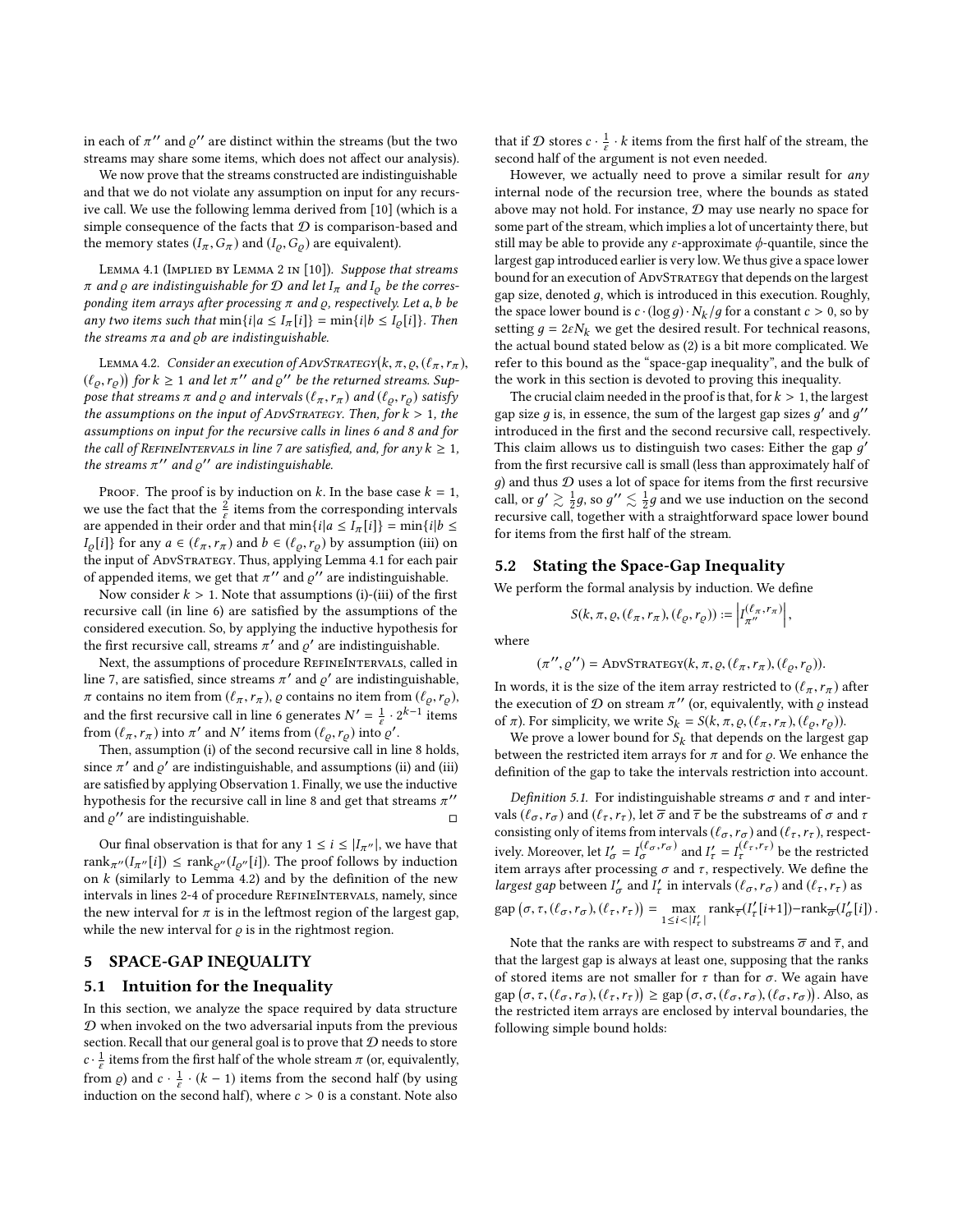$$
S_k = S(k, \pi, \varrho, (\ell_\pi, r_\pi), (\ell_\varrho, r_\varrho)) \ge \frac{N_k}{\text{gap}(\pi'', \pi'', (\ell_\pi, r_\pi), (\ell_\pi, r_\pi))}
$$

$$
\ge \frac{N_k}{\text{gap}(\pi'', \varrho'', (\ell_\pi, r_\pi), (\ell_\varrho, r_\varrho))},
$$
(1)

where  $(\pi'', \varrho'') = \text{ADVSTRATEGY}(k, \pi, \varrho, (\ell_{\pi}, r_{\pi}), (\ell_{\varrho}, r_{\varrho}))$  and  $N_k = 1$ , ok. The following language (ground holomy of the group of the ground in 1  $\frac{1}{\varepsilon} \cdot 2^k$  . The following lemma (proved below) shows a stronger inequality between the space and the largest gap.

<span id="page-8-1"></span>LEMMA 5.2 (SPACE-GAP INEQUALITY). Consider an execution of ADVSTRATEGY( $k, \pi, \varrho, (\ell_{\pi}, r_{\pi}), (\ell_{\varrho}, r_{\varrho})$ ). Let  $\pi''$  and  $\varrho''$  be the re-<br>turned streams and let  $\varrho = \text{sgn}(\pi'' \varrho''(\ell - r_{\varrho}))$  ( $\ell - r_{\varrho}$ )). Then for turned streams, and let  $g := \text{gap}(\pi'', \varrho'', (\ell_\pi, r_\pi), (\ell_\varrho, r_\varrho))$ . Then, for  $S_1 = S(k_\pi, \varrho, (\ell_\pi, r_\pi), (\ell_\pi, r_\pi))$  the following space-gap inequality  $S_k = S(k, \pi, \varrho, (\ell_\pi, r_\pi), (\ell_\varrho, r_\varrho))$ , the following space-gap inequality holds with  $c = \frac{1}{8} - 2\varepsilon$ :

<span id="page-8-0"></span>
$$
S_k \ge c \cdot (\log_2 g + 1) \cdot \left(\frac{N_k}{g} - \frac{1}{4\varepsilon}\right). \tag{2}
$$

We remark that we do not optimize the constant  $c$ . Note that the right-hand side (RHS) of [\(2\)](#page-8-0) is non-increasing for integer  $q \ge 1$ , as  $(\log_2 g + 1)/g$  is decreasing for  $g \ge 2$  and equals 1 for  $g \in \{1, 2\}$ .<br>First, observe that Theorem 2.2 directly follows from Lemma 5

First, observe that Theorem [2.2](#page-3-4) directly follows from Lemma [5.2,](#page-8-1) and so our subsequent work will be in proving this space-gap inequality. Indeed, consider any integer  $k \ge 1$  and let  $(\pi, \rho)$  = ADVSTRATEGY( $k$ ,  $\emptyset$ ,  $\emptyset$ ,  $(-\infty, \infty)$ ,  $(-\infty, \infty)$ ) be the constructed streams of length  $N_k$ . Let  $g = \text{gap}(\pi, \rho, (-\infty, \infty), (-\infty, \infty)) = \text{gap}(\pi, \rho)$ .<br>Since  $\pi$  and o are indistinguishable by Lemma 4.2, we have  $a \leq$ Since  $\pi$  and  $\rho$  are indistinguishable by Lemma [4.2,](#page-7-2) we have  $q \leq$ 2 $\varepsilon N_k$  by Lemma [3.4.](#page-3-2) Since the RHS of [\(2\)](#page-8-0) is decreasing for  $g \geq 2$ and  $2\varepsilon N_k \geq 2$ , it becomes the smallest for  $g = 2\varepsilon N_k$ . Thus, by Lemma [5.2,](#page-8-1) the memory used is at least

$$
S_k \ge c \cdot (\log_2 g + 1) \cdot \left(\frac{N_k}{g} - \frac{1}{4\varepsilon}\right)
$$
  
 
$$
\ge c \cdot (\log_2 2\varepsilon N_k + 1) \cdot \left(\frac{1}{2\varepsilon} - \frac{1}{4\varepsilon}\right)
$$
  

$$
= \Omega \left(\frac{1}{\varepsilon} \cdot \log \varepsilon N_k\right).
$$

## 5.3 Preliminaries for the Proof of Lemma [5.2](#page-8-1)

The proof is by induction on  $k$ . First, observe that [\(2\)](#page-8-0) holds almost immediately if  $g \le 2^7$ . Here, we have  $\log_2 g + 1 \le 8 \le \frac{1}{6}$  $\frac{1}{c}$ , and so by the bound in [\(1\)](#page-8-2),  $S_k > N_k/g \ge c \cdot (\log_2 g + 1) \cdot \left(\frac{N_k}{g} - \frac{1}{4\varepsilon}\right)$ . Similarly, if  $g \ge 4\varepsilon N_k$ , then [\(2\)](#page-8-0) holds, since the RHS of (2) is at most 0 and  $S_k \ge 0.3$  $S_k \ge 0.3$  We thus assume that  $g \in (2^7, 4\epsilon N_k)$ , which immediately implies the base case  $k - 1$  of the induction since  $4\epsilon N_k - 8 \le 2^7$ . implies the base case  $k = 1$  of the induction, since  $4\varepsilon N_1 = 8 < 2^7$ because  $N_1 = \frac{2}{s}$  $\frac{2}{\varepsilon}$ .

We now consider  $k > 1$ . We refer to streams  $\pi, \varrho, \pi', \varrho', \pi'', \varrho''$ ,<br>ervals  $(\alpha, \beta, \alpha)$  and  $(\alpha, \beta, \alpha)$  with the same meaning as in Pequdointervals ( $\alpha_{\pi}$ ,  $\beta_{\pi}$ ) and ( $\alpha_{\varrho}$ ,  $\beta_{\varrho}$ ) with the same meaning as in Pseudo-code [2.](#page-5-1) Let  $I'_{\pi'} = I^{(\ell_{\pi}, r_{\pi})}_{\pi'}$  and  $I'_{\varrho'} = I^{(\ell_{\varrho}, r_{\varrho})}_{\varrho'}$  be the restricted item arrays, as in Pseudocode [1.](#page-4-0) We make use of the following notation:

- Let  $\pi'_{k-1}, \varrho'_{k-1}$  be the substreams constructed during the requirements constructed during the requirements. recursive call in line [6.](#page-5-2) Let  $S'_{k-1}$  be the size of  $I'_{\pi'}$  (or, equivalently, of  $I'_{g'}$ ), and let  $g' = \text{gap}(\pi', g', (\ell_{\pi}, r_{\pi}), (\ell_{\varrho}, r_{\varrho}))$  be<br>the largest gen in the input intervals often  $\Omega$  massesses are the largest gap in the input intervals after  ${\mathcal D}$  processes one of streams  $\pi'$  and  $\varrho'$ .
- <span id="page-8-2"></span>• Let  $I''_{\pi''} = I^{(\alpha_{\pi}, \beta_{\pi})}_{\pi''}$  and  $I''_{\varrho''} = I^{(\alpha_{\varrho}, \beta_{\varrho})}_{\varrho''}$  be the item arrays restricted to the new intervals after  $D$  processes streams  $\pi''$  and  $\varrho''$ , respectively. Let  $S''_{k-1}$  be the size of  $I''_{\pi''}$ , and let  $g'' = \text{gap}(\pi'', \varrho'', (\alpha_{\pi}, \beta_{\pi}), (\alpha_{\varrho}, \beta_{\varrho}))$  be the largest gap<br>in the new intervals Let  $\pi''$  and  $\varrho''$  be the substrappenin the new intervals. Let  $\pi_{k-1}^{\prime\prime}$  and  $\varrho_{k-1}^{\prime\prime}$  be the substreams constructed during the recursive call in line [8.](#page-5-2)
- Let  $I'_{\pi''} = I_{\pi''}^{(\ell_{\pi}, r_{\pi})}$  and  $I'_{\varrho''} = I_{\varrho''}^{(\ell_{\varrho}, r_{\varrho})}$  be the item arrays restricted to the input intervals after  $\mathcal D$  processes streams  $\pi''$  and  $\rho''$ , respectively.
- Finally, let  $\pi_k$  and  $\varrho_k$  be the substreams of  $\pi''$  and  $\varrho''$ , restricted to  $(\ell_{\pi}, r_{\pi})$  and  $(\ell_{\varrho}, r_{\varrho})$ , respectively (i.e.,  $\pi_k$  and  $\varrho_k$ ) consist of the items appended by the considered execution).

We remark that notation  $I'$  abbreviates the restriction to intervals  $(\ell_{\pi}, r_{\pi})$  and  $(\ell_{\varrho}, r_{\varrho})$  (depending on the stream), while notation I''<br>implicitly denotes the restriction to the new intervals  $(\alpha, \beta)$  and implicitly denotes the restriction to the new intervals  $(\alpha_{\pi},\beta_{\pi})$  and  $(\alpha_{\varrho}, \beta_{\varrho})$ . Note that  $\pi' = \pi \pi_{k-1}'$ , and  $\pi'' = \pi' \pi_{k-1}'' = \pi \pi_k$ , and  $\pi_k = \pi'_{k-1} \pi''_{k-1}$ , and similarly for streams  $\varrho', \varrho'',$  and  $\varrho_k$ . We now show a crucial relation between the gaps.

<span id="page-8-4"></span>CLAIM 1.  $g \ge g' + g'' - 1$ PROOF. Define *i* to be

*i* :=  $\arg \max_{1 \le i' < |I''_{\pi''}|} \operatorname{rank}_{\varrho''_{k-1}}(I''_{\varrho''}[i'+1]) - \operatorname{rank}_{\pi''_{k-1}}(I''_{\pi''}[i'],$ 

i.e., the position of the largest gap in the arrays  $I''_{\pi''}$  and  $I''_{\varrho''}$ . Let  $a := I''_{\pi''}[i]$  and  $b := I''_{\varrho''}[i+1]$  be the two items whose rank difference determines the largest gap size. Note that, while  $D$  stores  $a$  and b in  $I''_{\pi''}$  and  $I''_{\varrho''}$ , these two items does not necessarily need to be stored in  $I'_{\pi''}$  and  $I'_{\varrho''}$ , respectively. This may happen for a only in case  $a = \alpha_{\pi}$  and thus  $i = 1$ , and similarly, for b only in case  $b = \beta_Q$  and  $i = |I''_{T'}| - 1$ . Indeed, for  $i > 1$ , item  $a = I''_{T'}[i]$  must be in the whole item array  $I_{T'}$  and thus also in  $I'_{T}$  and similarly if in the whole item array  $I_{\pi''}$  and thus also in  $I'_{\pi''}$ , and similarly, if  $i < |I''_{\pi''}| - 1$ , item  $b = I''_{\varrho''}[i+1]$  must be in  $I_{\varrho''}$  and thus in  $I'_{\varrho''}$ . (In the special case  $|I''_{\pi''}| = 2$ , both *a* and *b* may not be in  $I'_{\pi''}$  and in  $I'_{g''}$ , respectively, while if  $|I''_{\pi''}| > 2$ , at least one of *a* or *b* is actually stored.)

Let *j* be the largest integer such that  $I'_{\pi''}[j] \leq a$ , and let  $a' :=$  $I'_{\pi''}[j]$ ; by the above observations,  $a' = a$  unless  $i = 1$  and  $a \notin I'_{\pi''}$ . Let  $b' := I'_{\mathcal{Q}''}[j+1]$ . We now show that  $b' \geq b$ . Indeed, this clearly holds if  $b' = b$ , so suppose  $b' \neq b$ . This may only happen if  $b = \beta_{\varrho}$ is not in  $I'_{\varrho''}$  and  $i = |I''_{\pi''}| - 1$ . We consider two cases:

**Case 1:** If  $a' = I'_{\pi''}[j] \in (\alpha_{\pi}, \beta_{\pi})$ , then  $I'_{\mathcal{Q}''}[j] \in (\alpha_{\mathcal{Q}}, \beta_{\mathcal{Q}})$  as  $\pi''$  and  $\pi'$  are indictive with the substitution of the substitution of the substitution of the substitution of the substitution o  $\varrho''$  are indistinguishable and only the last  $N_{k-1}$  items are from these intervals. Moreover, as  $i = |I''_{\pi''}| - 1$ , index j is the largest such that  $I'_{\varrho''}[j] \in (\alpha_{\varrho}, \beta_{\varrho})$ , thus  $b' = I'_{\varrho''}[j+1] \ge \beta_{\varrho} = b$ .

**Case 2:** Otherwise,  $a' \le a = \alpha_{\pi}$ , which may only happen when *i* = 1. As also *i* =  $|I''_{\pi''}| - 1$ , we have  $|I''_{\pi''}| = 2$ , i.e., no items from  $(\alpha_{\pi}, \beta_{\pi})$  and from  $(\alpha_{\varrho}, \beta_{\varrho})$  are stored in  $I'_{\pi}$ , and in  $I'_{\varrho}$ , respectively. Then we have  $I'_{\pi''}[j+1] \geq \beta_{\pi}$ , by the definition of j. Before the

<span id="page-8-3"></span><sup>&</sup>lt;sup>3</sup>Note, however, that we cannot use Lemma [3.4](#page-3-2) to show  $g \leq 2\varepsilon N_k$ , since the largest gap has size bounded by  $2\varepsilon$  times the length of  $\pi''$  or  $\varrho''$ , which can be much larger than  $N_k$  (due to items from other branches of the recursion tree).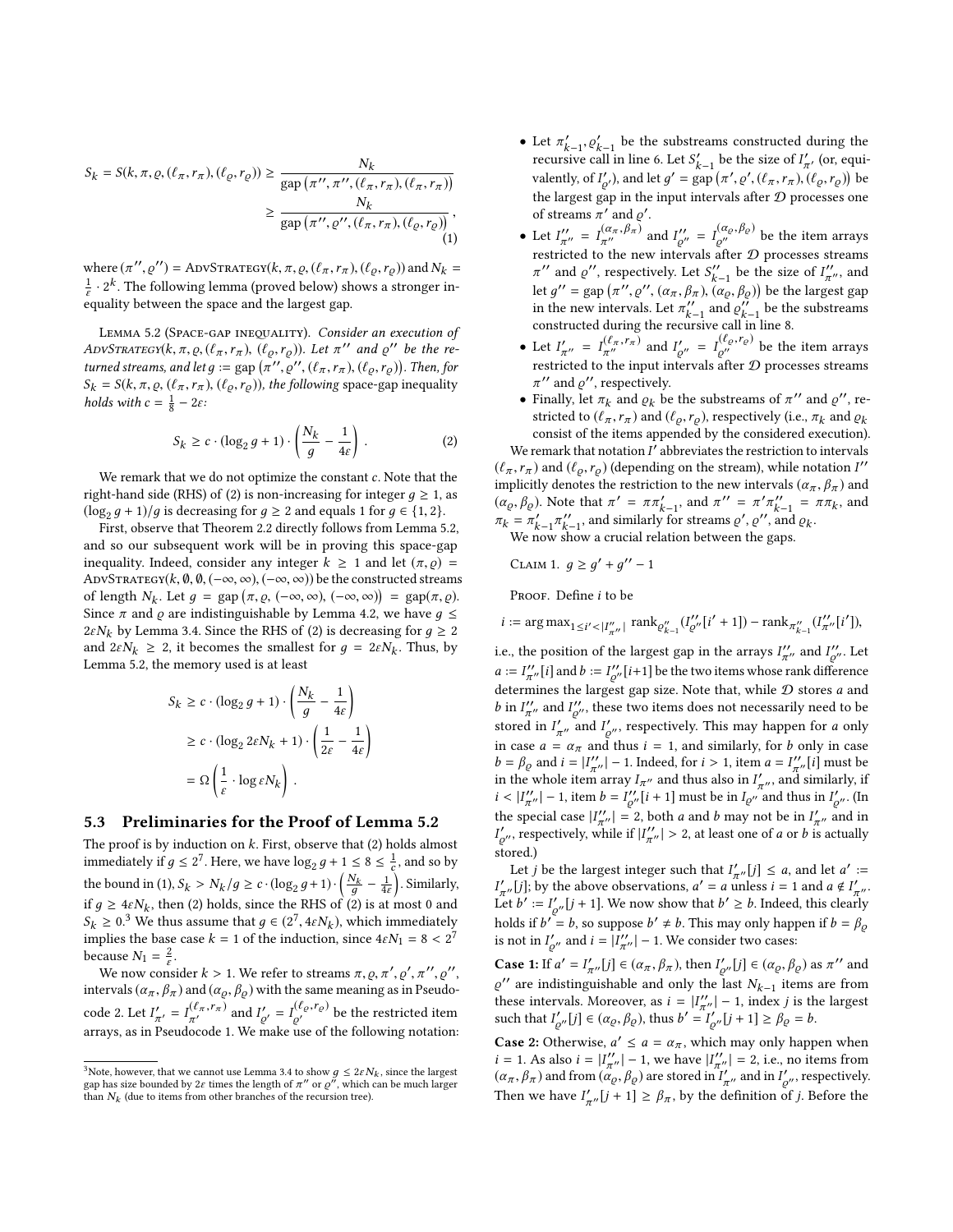second recursive call, it holds that  $\alpha_{\pi} = I'_{\pi'}[\ell]$  and  $\beta_{\varrho} = I'_{\varrho'}[\ell+1]$ <br>for some independent in the same fitting start in  $I'_{\varrho}$  and in  $I'_{\varrho}$  and it is for some index  $\ell$ , i.e., there are  $\ell$  items stored in  $I'_{n\ell}$ , and in  $I'_{\ell'}$  which are not larger than  $\alpha_{\pi}$  and  $\alpha_{\varrho}$ , respectively. By  $a' = I'_{\pi''}[j] \leq \alpha_{\pi}$ and by the definition of j, there are  $j \leq \ell$  items in  $I''_{n,n}$  no larger<br>than  $\alpha$  and hence by indistinguishability of  $\pi''$  and  $\alpha''$  there are than  $\alpha_{\pi}$ , and hence, by indistinguishability of  $\pi^{\prime\prime}$  and  $\varrho^{\prime\prime}$ , there are *j* items in  $I'_{\rho''}$  no larger than  $\alpha_{\rho}$ . Since no item in  $(\alpha_{\rho}, \beta_{\rho})$  is stored in  $I'_{\varrho''}$ , we conclude that  $b' = I'_{\varrho''}[j+1] \ge \beta_{\varrho} = b$  holds.

To prove the claim, it is sufficient to show

<span id="page-9-0"></span>
$$
rank_{\varrho_k}(b') - rank_{\pi_k}(a') \ge g' + g'' - 1,
$$
 (3)

as the difference on the LHS is taken into account in the definition of д. We have

$$
g^{\prime\prime}={\rm rank}_{\mathcal{Q}''_{k-1}}(b)-{\rm rank}_{\pi_{k-1}''}(a)\leq {\rm rank}_{\mathcal{Q}''_{k-1}}(b^\prime)-{\rm rank}_{\pi_{k-1}''}(a^\prime)\,,
$$

since  $b' \ge b$  and  $a' \le a$ . This rank difference is w.r.t. substreams  $\pi_{k-1}''$  and  $\varrho_{k-1}''$ , and we now show that when considering  $\pi_k$  and  $\varrho_k$ , the difference increases by  $g' - 1$ . Indeed, as  $a' < \beta_{\pi}$  and  $b' > \alpha_{\varrho}$ , it holds that it holds that

$$
\text{rank}_{\mathcal{Q}''_{k-1}}(b') - \text{rank}_{\pi''_{k-1}}(a') = \text{rank}_{\mathcal{Q}_k}(b') - \text{rank}_{\pi_k}(a') - (g' - 1),
$$

using the definitions of  $g'$  and of the new intervals in lines 2–4 of procedure RefineIntervals (Pseudocode [1\)](#page-4-0). Summarizing, we have  $g'' \le \text{rank}_{\mathcal{Q}''_{k-1}}(b') - \text{rank}_{\pi''_{k-1}}(a') = \text{rank}_{\mathcal{Q}_k}(b') - \text{rank}_{\pi_k}(a') (g' - 1)$ , which shows [\(3\)](#page-9-0) by rearrangement. □

## 5.4 Completing the Proof of Lemma [5.2](#page-8-1)

In the inductive proof of [\(2\)](#page-8-0) for  $k > 1$ , we consider two main cases, according to whether or not  $g'$  is relatively small (compared to  $g$ ). Recall that we still assume that  $g \in (2^7, 4\epsilon N_k)$ .

Case 1: Suppose that the following inequality holds

<span id="page-9-1"></span>
$$
c \cdot (\log_2 g' + 1) \cdot \left(\frac{N_{k-1}}{g'} - \frac{1}{4\varepsilon}\right) \ge c \cdot (\log_2 g + 1) \cdot \left(\frac{N_k}{g} - \frac{1}{4\varepsilon}\right). \tag{4}
$$

We claim that this inequality is sufficient for [\(2\)](#page-8-0). Indeed, first observe that  $S_k \geq S'_{k-1}$ . This follows from the assumption that the size of the (whole) item array does not decrease and that all items that are appended to the streams in the considered execution of ADVSTRATEGY are within the current intervals ( $\ell_{\pi}, r_{\pi}$ ) and  $(\ell_{\varrho}, r_{\varrho})$ , so the number of stored items from  $\pi'$  that are outside<br> $(\ell_{\pi})$  cannot increase while  $\Omega$  processes items from the con- $(\ell_{\pi}, r_{\pi})$  cannot increase while D processes items from the considered execution. Then we use the induction hypothesis from [\(2\)](#page-8-0) to get  $S'_{k-1} \ge c \cdot (\log_2 g' + 1) \cdot \left(\frac{N_{k-1}}{g'} - \frac{1}{4\varepsilon}\right)$ , and finally, [\(2\)](#page-8-0) follows from [\(4\)](#page-9-1), since we have  $S_k \geq S'_{k-1} \geq c \cdot (\log_2 g' + 1) \cdot \left(\frac{N_{k-1}}{g'} - \frac{1}{4\varepsilon}\right) \geq$  $c \cdot (\log_2 g + 1) \cdot \left(\frac{N_k}{g} - \frac{1}{4\varepsilon}\right).$ 

Case 2: In the remainder of the analysis, assume that [\(4\)](#page-9-1) does not hold. We first show that  $g''$  is substantially smaller than  $g$ , by a factor a bit larger than  $\frac{1}{2}$ . Namely, we prove the following:

LEMMA 5.3. Assuming  $g > 2^7$  and that [\(4\)](#page-9-1) does not hold we have

<span id="page-9-2"></span>
$$
g'' < \frac{1}{2} \cdot g \cdot \frac{\log_2 g + 4}{\log_2 g + 1} \,. \tag{5}
$$

PROOF. To show [\(5\)](#page-9-2), since [\(4\)](#page-9-1) does not hold, we have

<span id="page-9-3"></span>
$$
c \cdot (\log_2 g' + 1) \cdot \left(\frac{N_{k-1}}{g'} - \frac{1}{4\varepsilon}\right) < c \cdot (\log_2 g + 1) \cdot \left(\frac{N_k}{g} - \frac{1}{4\varepsilon}\right). \tag{6}
$$

By Claim [1,](#page-8-4) it holds that  $g \ge g' + g'' - 1 \ge g'$  as  $g'' \ge 1$ , which allows us to simplify [\(6\)](#page-9-3) to

$$
c \cdot (\log_2 g' + 1) \cdot \frac{N_{k-1}}{g'} < c \cdot (\log_2 g + 1) \cdot \frac{N_k}{g}
$$

After dividing this inequality by  $c \cdot N_k = c \cdot 2N_{k-1}$ , we obtain

<span id="page-9-4"></span>
$$
\frac{\log_2 g' + 1}{2g'} < \frac{\log_2 g + 1}{g} \,. \tag{7}
$$

Rearranging, we get

<span id="page-9-5"></span>
$$
g' > \frac{g}{2} \cdot \frac{\log_2 g' + 1}{\log_2 g + 1} \,. \tag{8}
$$

Next, we claim that  $\log_2 g' \ge \log_2 g - 2$ . Suppose for a contradiction that  $\log_2 g' < \log_2 g - 2$ , i.e.,  $g' < \frac{1}{4}g$ . Using that  $\frac{\log_2 g' + 1}{2g'}$ decreasing for  $g' \ge 2$  and equal to  $\frac{1}{2}$  for  $g' \in \{0, 1\}$ , we substitute  $\frac{2}{2} \frac{g' + 1}{2g'}$  is  $g' = \frac{1}{4}g$  into [\(7\)](#page-9-4) and get 2 ·  $\frac{\log_2 g - 1}{g}$  $\frac{g}{g}$  $\log_2 g+1$  $\frac{q}{g}$  . After rearranging we have  $\log_2 g < 3$ , which is a contradiction with our assumption<br>that  $a > 2^7$ that  $g > 2^7$ .<br>Thus (8)

Thus, [\(8\)](#page-9-5) and the above claim imply

<span id="page-9-6"></span>
$$
g' > \frac{g}{2} \cdot \frac{\log_2 g - 1}{\log_2 g + 1} \,. \tag{9}
$$

Using Claim [1](#page-8-4) together with [\(9\)](#page-9-6), we obtain  $g > \frac{g}{2} \cdot \frac{\log_2 g - 1}{\log_2 g + 1}$  $\frac{\log_2 g - 1}{\log_2 g + 1} + g'' - 1,$ and by rearranging, we get

$$
g'' < g \cdot \left(1 - \frac{1}{2} \cdot \frac{\log_2 g - 1}{\log_2 g + 1}\right) + 1 = \frac{1}{2} \cdot g \cdot \left(2 - \frac{\log_2 g - 1}{\log_2 g + 1} + \frac{2}{g}\right)
$$
  

$$
< \frac{1}{2} \cdot g \cdot \left(2 - \frac{\log_2 g - 1}{\log_2 g + 1} + \frac{1}{\log_2 g + 1}\right)
$$
  

$$
= \frac{1}{2} \cdot g \cdot \frac{2 \cdot (\log_2 g + 1) - (\log_2 g - 1) + 1}{\log_2 g + 1} = \frac{1}{2} \cdot g \cdot \frac{\log_2 g + 4}{\log_2 g + 1},
$$

where in the third line we use  $\log_2 g + 1 < \frac{1}{2}g$  for  $g > 2^7$ . This concludes the proof of the lemma.

We continue in the proof of [\(2\)](#page-8-0) in Case 2. We now take the second recursive call (in line [8\)](#page-5-2) into account. By induction, the space used for items from the second recursive call, which equals to  $|I''_{\pi''}| = |I''_{\varrho''}|$ , is at least  $S''_{k-1} \ge c \cdot (\log_2 g'' + 1) \cdot \left(\frac{N_{k-1}}{g''} - \frac{1}{4\varepsilon}\right)$ . Using [\(5\)](#page-9-2) and the monotonicity of the RHS of [\(2\)](#page-8-0), we get

<span id="page-9-7"></span>
$$
S_{k-1}^{"'} \ge c \cdot \left( \log_2 \left( \frac{1}{2} \cdot g \cdot \frac{\log_2 g + 4}{\log_2 g + 1} \right) + 1 \right) \cdot \left( \frac{N_{k-1}}{\frac{1}{2} \cdot g \cdot \frac{\log_2 g + 4}{\log_2 g + 1}} - \frac{1}{4\varepsilon} \right). \tag{10}
$$

The second factor on the RHS of [\(10\)](#page-9-7) is at least  $\log_2 g$ , since

$$
\log_2\left(\frac{1}{2}\cdot g\cdot \frac{\log_2g+4}{\log_2g+1}\right)+1\geq \log_2\left(\frac{1}{2}\cdot g\right)+1=\log_2g.
$$

Using also  $N_{k-1} = \frac{1}{2} N_k$ , we get

<span id="page-9-8"></span>
$$
S_{k-1}^{"'} \ge c \cdot \log_2 g \cdot \left( \frac{\frac{1}{2} N_k}{\frac{1}{2} \cdot g \cdot \frac{\log_2 g + 4}{\log_2 g + 1}} - \frac{1}{4\epsilon} \right) = \frac{c \cdot \log_2 g \cdot N_k}{g \cdot \frac{\log_2 g + 4}{\log_2 g + 1}} - \frac{c \cdot \log_2 g}{4\epsilon}
$$
\n(11)

Consider the  $N_{k-1}$  items from  $\pi'_{k-1}$ , which are the items from the first recursive call (in line [6\)](#page-5-2). For them, we just use a simple bound [\(1\)](#page-8-2): Since the largest gap in  $I'_{\pi''}$  is at most g and since there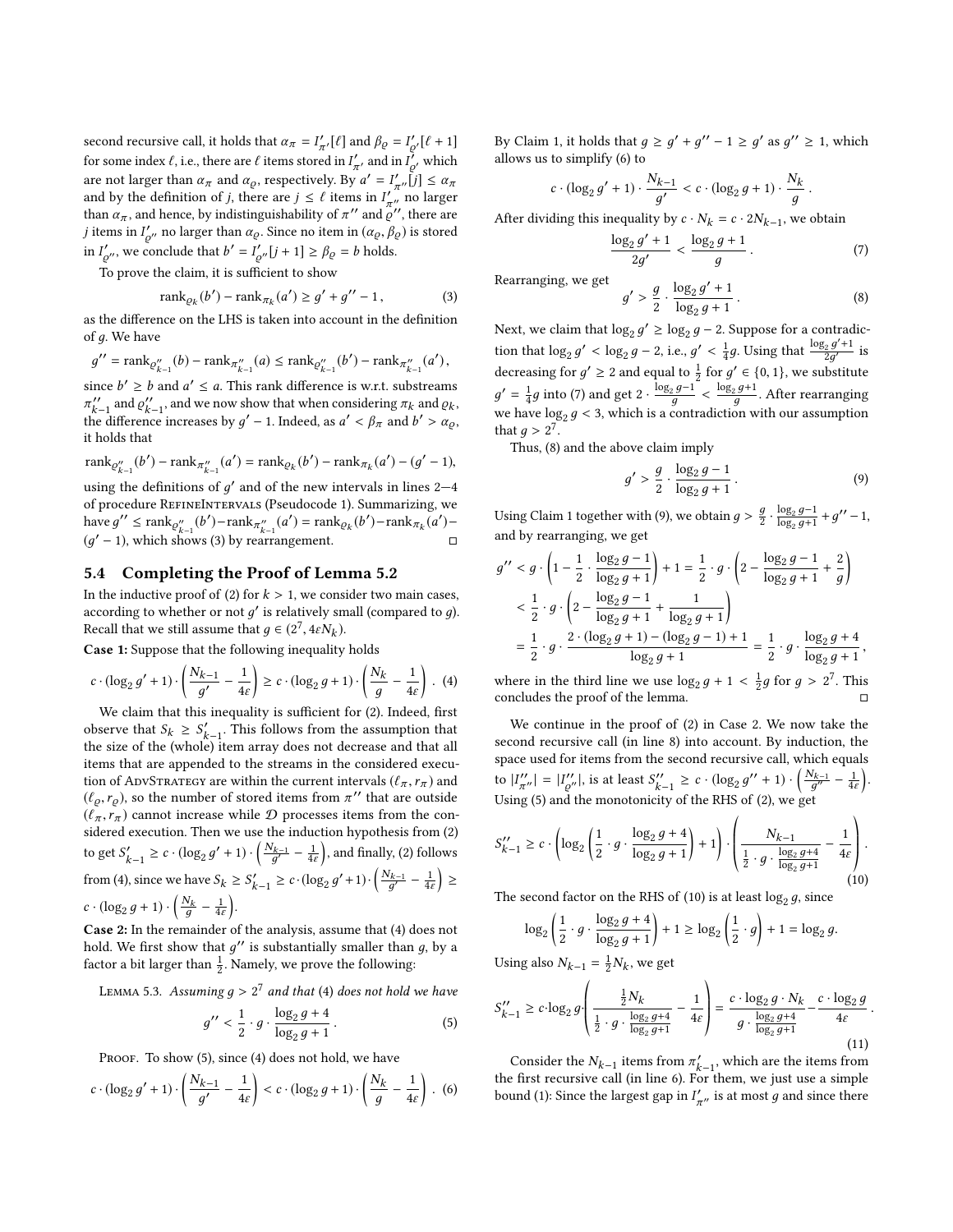can be two gaps around stored items from  $\pi_{k-1}^{\prime\prime}$  (i.e., those in  $I_{\pi^{\prime\prime}}^{\prime\prime}$ ), the number of items from  $\pi'_{k-1}$  stored in  $I'_{\pi''}$  is at least

<span id="page-10-1"></span>
$$
\frac{N_{k-1}-2g}{g} = \frac{N_k-4g}{2g} \ge \frac{N_k-16\varepsilon N_k}{2g},\qquad (12)
$$

using the assumption that  $g \leq 4\varepsilon N_k$ .

Summarizing, [\(11\)](#page-9-8) gives a lower bound on  $|I''_{\pi''}|$ , i.e., the number of stored items from  $\pi_{k-1}^{\prime\prime}$ , and [\(12\)](#page-10-1) a lower bound on the number of items in  $I'_{\pi}$ , that are not in  $I''_{\pi}$ . Thus, our aim is to show that

$$
\frac{c \cdot \log_2 g \cdot N_k}{g \cdot \frac{\log_2 g + 4}{\log_2 g + 1}} - \frac{c \cdot \log_2 g}{4\varepsilon} + \frac{N_k - 16\varepsilon N_k}{2g}
$$
\n
$$
\geq c \cdot (\log_2 g + 1) \cdot \frac{N_k}{g} - \frac{c \cdot (\log_2 g + 1)}{4\varepsilon}, \quad (13)
$$

which implies [\(2\)](#page-8-0) as  $S_k \ge |I'_{\pi''}|$  and  $|I'_{\pi''}|$  is lower bounded by the LHS of [\(13\)](#page-10-2). To show (13), first note that  $-\frac{c \cdot \log_2 g}{4\varepsilon} \ge -\frac{c \cdot (\log_2 g + 1)}{4\varepsilon}$  $\frac{g_2 g+1)}{4\varepsilon}$ , we thus ignore these expressions. Next, we multiply both sides of [\(13\)](#page-10-2) by  $g/(c \cdot N_k)$  and get that it suffices to show

<span id="page-10-3"></span>
$$
\frac{\log_2 g}{\log_2 g + 4} + \frac{1 - 16\varepsilon}{2c} \ge \log_2 g + 1. \tag{14}
$$

After multiplying both sides of [\(14\)](#page-10-3) by  $\frac{\log_2 g + 4}{\log_2 g}$  $\frac{\log_2 g + 4}{\log_2 g + 1} \geq 1$  (the second fraction on the LHS is not multiplied, for simplicity), we obtain  $\log_2 g + \frac{1-16\varepsilon}{2\varepsilon} \ge \log_2 g + 4$ , which holds for  $\varepsilon \le \frac{1}{8} - 2\varepsilon$ . This completes the proof of Lemma [5.2,](#page-8-1) and so the space bound follows.

## <span id="page-10-0"></span>6 COROLLARIES AND CONCLUSIONS

Our construction closes the asymptotic gap in the space bounds for deterministic comparison-based quantile summaries and yields the optimality of the Greenwald and Khanna's quantile summary [\[6\]](#page-12-0). A drawback of their quantile summary is that it carries out an intricate merging of stored tuples, where each tuple consists of a stored item together with lower and upper bounds on its rank. A simplified (greedy) version, which merges stored tuples whenever it is possible, was suggested already in [\[6\]](#page-12-0), and according to experiments reported in Luo et al. [\[13\]](#page-12-11), it performs better in practice than the intricate algorithm analyzed in [\[6\]](#page-12-0). It is an interesting open problem whether or not the upper bound of  $O(\frac{1}{\varepsilon} \cdot \log \varepsilon N)$  holds for some simpler variant of the Greenwald and Khanna's algorithm.

#### 6.1 Finding an Approximate Median

One of the direct consequences of our result is that finding an  $\varepsilon$ -approximate median requires roughly the same space as constructing a quantile summary. (This can be done similarly for any other  $\phi$ -quantile as long as  $\varepsilon \ll \phi \ll 1 - \varepsilon$ .)

THEOREM 6.1. For any  $\varepsilon > 0$  small enough, there is no deterministic comparison-based streaming algorithm that finds an ε-approximate median in the stream and runs in space o( $\frac{1}{s}$ )  $\frac{1}{\varepsilon} \cdot \log \varepsilon N$ ) on any stream of length N.

PROOF SKETCH. Consider the streams  $\pi$  and  $\rho$  constructed by the adversarial procedure from Section [4,](#page-3-1) i.e.,  $(\pi, \rho) =$  ADVSTRATEGY  $(k, \emptyset, \emptyset, (-\infty, \infty), (-\infty, \infty))$ . Let  $g = \text{gap}(\pi, \rho)$ . If  $g \leq 4\epsilon N_k$ , then the analysis in Section 5, with an appropriately edited space. the analysis in Section [5,](#page-7-0) with an appropriately adjusted spacegap inequality, shows that the algorithm uses space  $\Omega(\frac{1}{\varepsilon})$  $\frac{1}{\varepsilon} \cdot \log \varepsilon N_k$ ).

Thus, consider the case  $g > 4\epsilon N_k$ , which implies that there exists  $\phi' \in (0, 1)$  such that the item array does not store a 2c-approximate  $\phi' \in (0, 1)$  such that the item array does not store a 2 $\varepsilon$ -approximate<br>  $\phi'$ -quantile If  $\phi' > 0.5$  we append  $(1 - 2\phi')$ .  $N_L < N_L$  items to  $\phi'$ -quantile. If  $\phi' < 0.5$ , we append  $(1 - 2\phi') \cdot N_k \le N_k$  items to streams  $\pi$  and o that are smaller than any item appended so far and streams  $\pi$  and  $\rho$  that are smaller than any item appended so far, and after that the algorithm cannot return an  $\varepsilon$ -approximate median. Otherwise,  $\phi' \geq 0.5$  and we append  $(2\phi' - 1) \cdot N_k \leq N_k$  items to streams  $\pi$  and o that are larger than any item appended so for Thus streams  $\pi$  and  $\rho$  that are larger than any item appended so far. Thus, in this case also an  $\varepsilon$ -approximate median is not stored.  $\Box$ 

#### 6.2 Estimating Rank

<span id="page-10-2"></span>We now consider data structures for the following ESTIMATING RANK problem, which is closely related to computing  $\varepsilon$ -approximate quantiles: The input arrives as a stream of  $N$  items from a totally ordered universe  $U$ , and the goal is to design a data structure with small space cost which is able to provide an  $\varepsilon$ -approximate rank for any query  $q \in U$ , i.e., the number of items in the stream which are not larger than q, up to an additive error of  $\pm \varepsilon N$ . Our construction directly implies a space lower bound for comparison-based data structures, which are defined similarly as in Definition [2.1.](#page-2-1)[4](#page-10-4)

THEOREM 6.2. For any  $0 < \varepsilon < \frac{1}{16}$ , there is no deterministic<br>mogrison-based data structure for ESTIMATING PANK which stores comparison-based data structure for ESTIMATING RANK which stores  $o(\frac{1}{\varepsilon})$  $\frac{1}{\varepsilon}$   $\cdot$  log  $\varepsilon$ N) items on any input stream of length N.

PROOF SKETCH. Let  $D$  be a deterministic comparison-based data structure for ESTIMATING RANK. Consider again the pair of streams  $(\pi, \varrho) = \text{AdvStrart}(\kappa, \emptyset, \emptyset, (-\infty, \infty), (-\infty, \infty))$ . Let  $g = \text{gap}(\pi, \varrho)$ . The space-gap inequality (Lemma [5.2\)](#page-8-1) holds, using the same proof. As shown at the beginning of Section [5,](#page-7-0) if  $g \leq 2\varepsilon N_k + 2$ , then  $D$ needs to store  $Ω($  $\frac{1}{ε}$  $\frac{1}{\varepsilon} \cdot \log \varepsilon N_k$ ) items (the +2 makes no effective difference in the calculation). It remains to observe that if  $D$  provides an  $\varepsilon$ -approximate rank of any query  $q \in U$ , then  $q \leq 2\varepsilon N_k + 2$ .

Indeed, suppose for a contradiction that  $g > 2\varepsilon N_k + 2$ , which implies that there is  $1 \le i \le |I_{\pi}| = |I_{\rho}|$  such that rank $\rho(I_{\rho}[i +$ 1]) – rank $\pi(I_{\pi}[i]) > 2\varepsilon N_k + 2$ . Let  $q_{\pi}$  be an item which lies in  $(I_{\pi}[i], \text{next}(\pi, I_{\pi}[i]),$  that is, just after  $I_{\pi}[i]$  in U  $(q_{\pi}$  exists by our continuity assumption). Similarly, let  $q<sub>o</sub>$  be an item in (prev( $\varrho$ ,  $I<sub>o</sub>$ [i+ 1]),  $I_{\rho}[i+1]$ ). Let r be the rank returned by  $\mathcal D$  when run on query  $q_{\pi}$ after processing stream  $\pi$ . Observe that  $D$  returns r also on query  $q_{\rho}$  after processing stream  $\rho$ , since  $\pi$  and  $\rho$  are indistinguishable,  ${\mathcal D}$  is comparison-based, and the results of comparisons with stored items are the same in both cases. However, the true ranks satisfy rank $\pi(q_\pi)$  = rank $\pi(I_\pi[i])$  + 1 and rank $\rho(q_\rho)$  = rank $\rho(I_\rho[i+1])$  – 1, thus rank $\varrho(q_\varrho)$  – rank $\pi(q_\pi) > 2\varepsilon N_k$ . It follows that r differs from  $\text{rank}_{\pi}(q_{\pi})$  or from  $\text{rank}_{\varrho}(q_{\varrho})$  by more than  $\epsilon N_k$ , which is a contradiction. □

## <span id="page-10-5"></span>6.3 Randomized Algorithms

We now turn our attention to randomized quantile summaries, which may fail to provide an  $\varepsilon$ -approximate  $\phi$ -quantile, for some  $\phi$ , with probability bounded by a parameter  $\delta$ . Karnin et al. [\[11\]](#page-12-13) designed a randomized comparison-based quantile summary with storage cost  $O(\frac{1}{\varepsilon} \cdot \log \log \frac{1}{\varepsilon \delta})$ . They also proved the matching lower

<span id="page-10-4"></span><sup>&</sup>lt;sup>4</sup>We only need to replace item (iv) of Definition [2.1](#page-2-1) by (iv) Given a query  $q \in U$ , the computation of  $D$  is determined solely by the results of comparisons between  $q$  and  $I[j]$ , for  $j = 1, \ldots, |I|$ , the number of items stored, and the contents of G.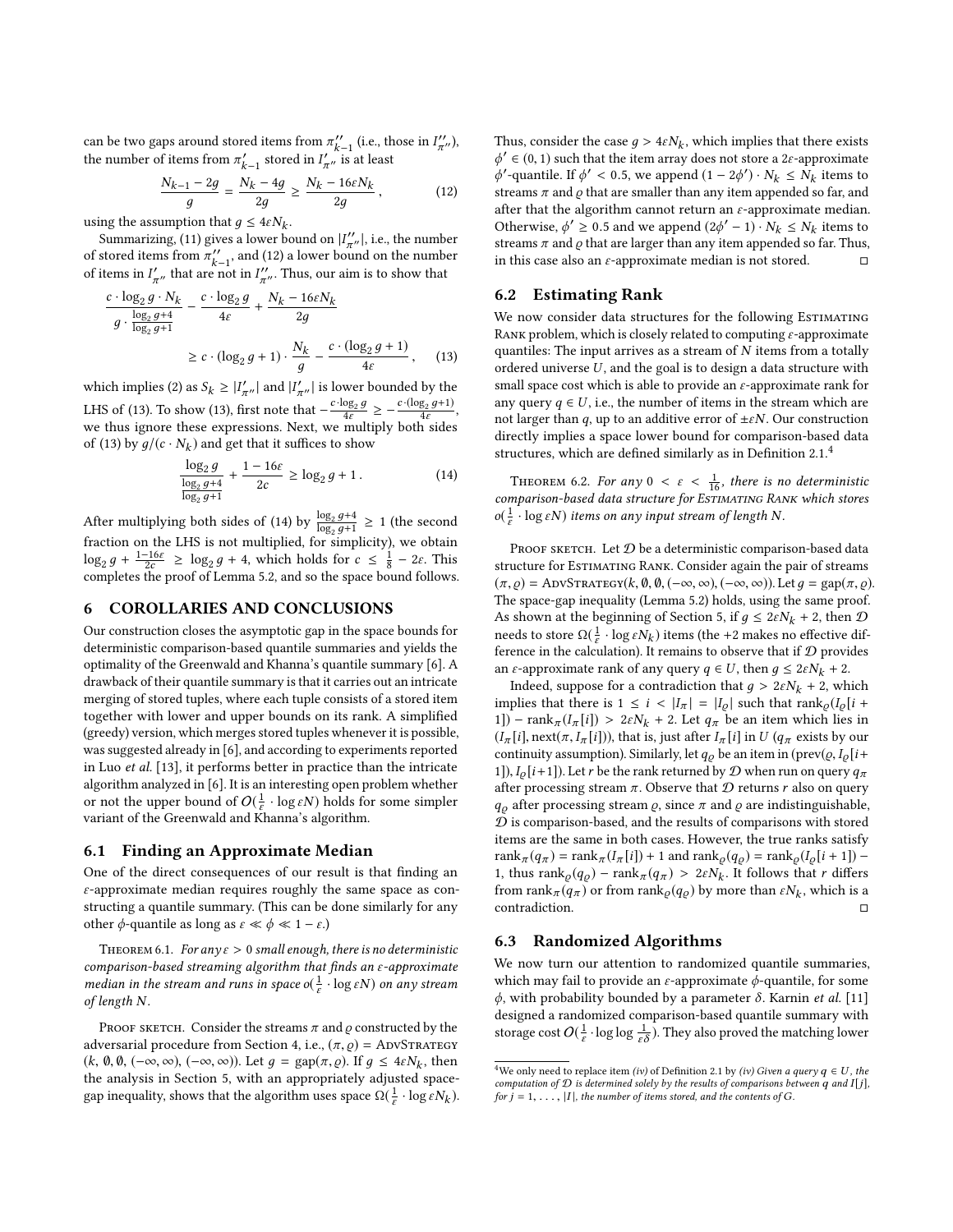bound, which however holds only for a certain stream length (depending on  $\varepsilon$ ) and for  $\delta$  exponentially close to 0. We state it more precisely as follows.

THEOREM 6.3 (THEOREM 6 IN [\[11\]](#page-12-13)). There is no randomized compa $r$ ison-based  $\varepsilon$ -approximate quantile summary with failure probability less than  $\delta = 1/N!$ , which stores o( $\frac{1}{s}$  $\frac{1}{\varepsilon} \cdot \log \log \frac{1}{\delta}$ ) items on any input stream of length  $N = \Theta\left(\frac{1}{\varepsilon^2}\right)$  $rac{1}{\varepsilon^2} \cdot \log^2 \frac{1}{\varepsilon}$ .

The proof follows from reducing the randomized case to the deterministic case and using the lower bound of  $\Omega(\frac{1}{\epsilon})$  $\frac{1}{\varepsilon} \cdot \log \frac{1}{\varepsilon}$ ) [\[10\]](#page-12-7), which holds for streams of length  $N = \Theta\left(\frac{1}{\varepsilon^2}\right)$  $\frac{1}{\varepsilon^2} \cdot \log^2 \frac{1}{\varepsilon}$ ). Suppose for a contradiction that there exists a comparison-based  $\stackrel{\cdot}{\epsilon}$ -approximate quantile summary which stores  $o(\frac{1}{\epsilon})$  $\frac{1}{\varepsilon}$  · log log  $\frac{1}{\delta}$ ) items for  $\delta =$  $1/N!$ . Note that if failure probability is below  $1/N!$ , a randomized comparison-based quantile summary succeeds simultaneously for all streams of length  $N$  with probability  $> 0$  (by the union bound). More precisely, it succeeds for all permutations of any given set of  $N$  distinct items, which is sufficient in the comparisonbased model. Thus, there exists a choice of random bits which provides a correct result for all streams of length N. Hard-coding these bits, we obtain a deterministic algorithm running in space  $o(\frac{1}{\varepsilon})$  $\frac{1}{\varepsilon} \cdot \log \log \frac{1}{\delta}$ ) =  $o(\frac{1}{\varepsilon})$  $\frac{1}{\varepsilon} \cdot \log \log e^{N \log N}$ ) =  $o(\frac{1}{\varepsilon})$  $\frac{1}{\varepsilon} \cdot \log N$ ) =  $o(\frac{1}{\varepsilon})$  $\frac{1}{\varepsilon} \cdot \log \frac{1}{\varepsilon}$ ), which contradicts the lower bound in [\[10\]](#page-12-7). We remark that the lower bound holds even for finding the median.

Using our lower bound of  $\Omega(\frac{1}{\varepsilon}))$  $\frac{1}{\varepsilon}$ ·log  $\varepsilon N$ ) for deterministic quantile summaries, we strengthen the randomized lower bound so that it holds for any stream length N, which in turn gives a higher space bound. Hence, using the same proof, we obtain:

THEOREM 6.4. There is no randomized comparison-based  $\varepsilon$ -approximate quantile summary with failure probability less than  $\delta = 1/N!$ , which stores  $o(\frac{1}{\epsilon})$  $\frac{1}{\varepsilon} \cdot \log \log \frac{1}{\delta}$  items on any input stream of length N.

Note that the lower bound of  $\Omega(\frac{1}{\varepsilon}))$ <br>antile summaries trivially holds if  $\frac{1}{\varepsilon} \cdot \log \log \frac{1}{\delta}$ ) for randomized quantile summaries trivially holds if  $\delta > 0$  is a fixed constant (say,  $\delta = 0.01$ ), since any quantile summary needs to store  $\Omega(\frac{1}{\epsilon})$  $\frac{1}{\varepsilon}$ ) items. It remains an open problem whether or not the lower bound of  $\Omega(\frac{1}{\varepsilon})$  $\frac{1}{\varepsilon} \cdot \log \log \frac{1}{\delta}$  holds for  $\delta = 1/\text{poly}(N)$  or for  $\delta = 1/\text{polylog}(N)$ .

## 6.4 Biased Quantiles

Note that the quantiles problem studied in this paper gives a uni*form* error guarantee of  $\varepsilon N$  for any quantile  $\phi \in [0, 1]$ . A stronger, relative-error guarantee of  $\varepsilon \phi N$  was proposed by Cormode *et al.* [\[3\]](#page-12-17), under the name of *biased quantiles*. Namely, given a query  $\phi \in [0, 1]$ , an  $\varepsilon$ -approximate biased quantile summary returns a  $\phi'$ -quantile for some  $\phi' = [(1 - \varepsilon) \cdot \phi, (1 + \varepsilon) \cdot \phi]$ .<sup>[5](#page-11-0)</sup> In other words, when quer-<br>ied for the k-th smallest item (where  $k = |A N|$ ) the algorithm may ied for the k-th smallest item (where  $k = \lfloor \phi N \rfloor$ ), the algorithm may return the k'-th smallest item for some  $k' \in [(1 - \varepsilon) \cdot k, (1 + \varepsilon) \cdot k]$ .<br>Note that the relative-error suggestion and the uniform suggestive Note that the relative-error guarantee and the uniform guarantee of  $\varepsilon N$  are essentially the same for  $\phi = \Omega(1)$ , up to a constant factor. That is, biased quantiles provide a substantially stronger guarantee √ for extreme values of  $\phi$  only, e.g., for  $\phi = 1/\sqrt{N}$ .

Any summary for biased quantiles, even constructed offline, requires space of  $\Omega(\frac{1}{\varepsilon})$  $\frac{1}{\varepsilon}$ ·log  $\varepsilon N$ ), which is the best lower bound proved so far. This follows by observing that any summary needs to store the  $\frac{1}{\varepsilon}$  smallest items; among the next  $\frac{1}{\varepsilon}$  items, it should store every other one; and more generally, it needs to store  $\Omega(\frac{1}{\varepsilon})$  $\frac{1}{\varepsilon}$ ) items among those with ranks between  $\frac{2^i}{\varepsilon}$  and  $\frac{2^{i+1}}{\varepsilon}$ those with ranks between  $\frac{2^L}{\varepsilon}$  and  $\frac{2^{L+1}}{\varepsilon}$  for any  $i = 0, \ldots, \log \varepsilon N$ .<br>The state-of-the-art upper bounds for the space requirement in the streaming setting are  $O(\frac{1}{\varepsilon} \cdot \log^3 \varepsilon N)$ , using a deterministic comparison-based "merge & prune" strategy [\[21\]](#page-12-18), and  $O(\frac{1}{\varepsilon} \cdot \log \varepsilon N \cdot$  $log |U|$ ) for a fixed universe U [\[4\]](#page-12-19), using a modification of q-digest from [\[18\]](#page-12-8). The only randomized algorithms are sampling-based and require space of  $O(\frac{1}{\epsilon^2} \cdot \log \frac{1}{\delta} \cdot \log \epsilon N)$  in the worst case [\[9,](#page-12-20) [20\]](#page-12-21).

We show that our construction from Section [4](#page-3-1) can be used to improve the lower bound for  $\varepsilon$ -approximate biased quantile summaries by a further  $\log \varepsilon N$  factor. Note that the definition of comparisonbased summaries (Definition [2.1\)](#page-2-1) translates to this setting, as well as Definitions [3.1](#page-3-5) and [3.2](#page-3-3) which define equivalent memory states and indistinguishable streams.

THEOREM 6.5. For any  $0 < \varepsilon < \frac{1}{16}$ , there is no deterministic<br>mparison-hased s-approximate biased quantile summary which comparison-based ε-approximate biased quantile summary which stores o( $\frac{1}{\varepsilon}$  $\frac{1}{\varepsilon} \cdot \log^2 \varepsilon N$ ) items on any input stream of length N.

PROOF SKETCH. For an integer  $k$ , we show that any deterministic comparison-based  $\varepsilon$ -approximate biased quantile summary needs to use  $Ω($  $\frac{1}{ε}$ <br>so that  $k = Ω($  $\frac{1}{\varepsilon} \cdot k^2$ ) space on some stream of length  $O(\frac{1}{\varepsilon} \cdot 2^k)$ , so that  $k = \Omega(\log \varepsilon N)$ . We have k phases, executed from phase 1 to phase  $k$ . In phase  $i$ , we use the construction from Section [4](#page-3-1) to generate  $N_i = \frac{1}{\varepsilon}$  $\frac{1}{\varepsilon} \cdot 2^i$  new items that are larger than all items from previous phases  $j < i$ . That is, in phase  $i$  we execute  $(\pi_i, \varrho_i) =$ <br>ADVSTRATECY $(i, \pi_{i+1}, \varrho_{i+1}, \varrho_{i+1}) \otimes (m \varrho_{i+1}, \varrho_{i+1}) \otimes (m \varrho_{i+1}, \varrho_{i+1})$ ADVSTRATEGY( $i$ ,  $\pi_{i-1}$ ,  $\varrho_{i-1}$ , (max $(\pi_{i-1})$ , ∞), (max $(\varrho_{i-1})$ , ∞)), where  $\pi_{i-1}$  and  $\varrho_{i-1}$  are the streams from the previous phase (and  $\pi_0$  =  $\varrho_0 = \varnothing$ ) and max( $\sigma$ ) is the largest item in stream  $\sigma$  (so  $\sigma$  contains no item from  $(\max(\sigma), \infty)$ ). The streams  $\pi_i$  and  $\rho_i$  are indistinguishable for any i, by an iterative application of Lemma [4.2.](#page-7-2)

A similar proof as in Lemma [3.4](#page-3-2) shows that the largest gap among items sent in phase i is  $O(\varepsilon N_i)$  with respect to the relativeerror guarantee. This uses the fact that  $\Theta(N_i)$  items were sent in previous phases and thus the relative-error guarantee for items from phase *i* is  $\Theta(\varepsilon N_i)$ . We can thus apply the analysis in Section [5,](#page-7-0) in particular the space-gap inequality [\(2\)](#page-8-0). We remark that even though the streams already contain some items before phase i, this does not affect the analysis. Indeed, the space-gap inequality works for any execution in the recursion tree of ADVSTRATEGY, and the streams may already contain many items before this execution.

Thus, the summary needs to store  $\Omega(\frac{1}{\varepsilon})$  $\frac{1}{\varepsilon} \cdot i$ ) items from phase  $i.$  Note that this includes also the minimum and maximum items from phase i. With constant additional storage per phase, we may suppose that the minimum and maximum items from each phase are stored all the time after they arrive, and that we know their exact ranks (as the number of items in each phase is fixed). Consequently, different phases can be treated independently.

The final observation is that the largest gap among items from phase i remains  $O(\varepsilon N_i)$  even after items from subsequent phases arrive. This follows from the relative-error guarantee, since all subsequent items in the streams are larger than items from phase i. Hence, the algorithm cannot remove items from phase i from the

<span id="page-11-0"></span><sup>&</sup>lt;sup>5</sup>Strictly speaking, the definition in [\[3\]](#page-12-17) is weaker, requiring only to approximate items at ranks  $\dot{\phi}^j \cdot N$  with error at most  $\varepsilon \cdot \dot{\phi}^j \cdot N$  for  $j = 0, \ldots, \lfloor \log_{1/\phi} N \rfloor$  and some parameter  $\phi \in (0, 1)$  known in advance.